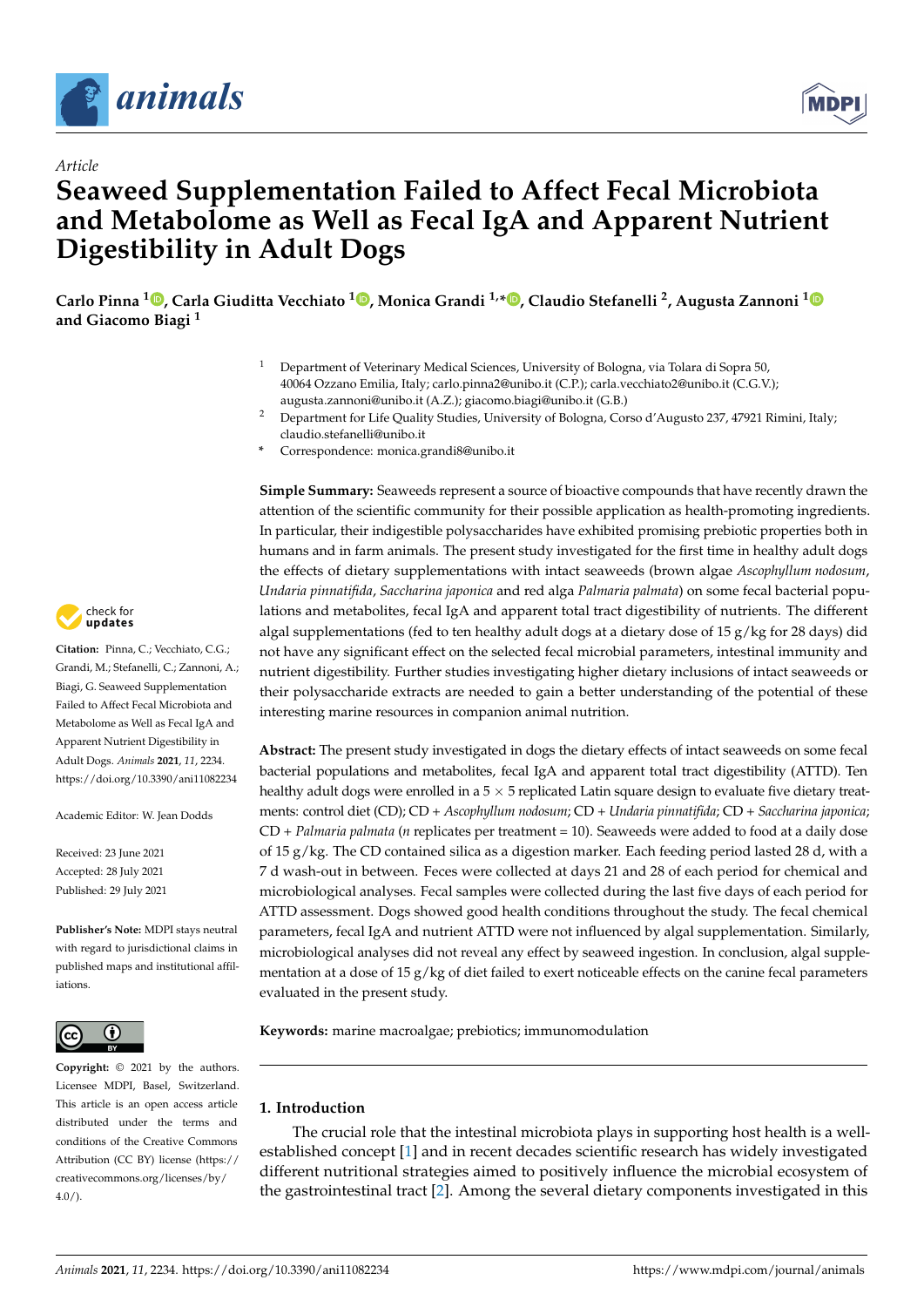context, in particular, undigestible carbohydrates (i.e., oligosaccharides) have been explored both in humans [\[3,](#page-10-2)[4\]](#page-10-3) and other animal species such as dogs [\[5,](#page-10-4)[6\]](#page-10-5), mostly for their potential benefits on the composition and activity of the gut microbiota, leading the way to the nutritional "prebiotic" approach aimed to maintain or improve host health [\[7\]](#page-10-6).

In this context, marine macroalgae (seaweeds), plant-like multi-cellular organisms representing a substantial part of the ocean biomass and a traditional food for some Asian human populations, have recently drawn the attention of the scientific community for their possible application as health-promoting ingredients both in human diets [\[8\]](#page-10-7) and animal feeds [\[9\]](#page-10-8). Seaweeds, in fact, represent an interesting source of undigestible polysaccharides, bioactive compounds (including polyphenols, fatty acids and carotenoids) and, in some cases, proteins. Moreover, due to this last characteristic, they have been proposed as encouraging sustainable alternatives to conventional animal feed resources, particularly in the aquaculture sector [\[10\]](#page-10-9).

Macroalgae comprise thousands of species that are classified as brown (*Phaeophyta*), red (*Rhodophyta*) and green (*Chlorophyta*) algae according to their pigmentation. Their major components are minerals [\[11\]](#page-10-10) and a fiber fraction [\[12\]](#page-11-0). The latter mainly consists of undigestible polysaccharides (e.g., alginate, laminarins and fucoidans in brown algae; carrageenans and agar in red algae; ulvans in green algae) that have recently attracted scientific interest due to their biological properties such as antitumor, antiadhesive, antioxidant, antitoxin, immunomodulatory and anti-infection effects [\[13\]](#page-11-1). Moreover, these last components, providing resistance to gastric acidity and host digestive processes, appear promising as prebiotic substrates [\[14\]](#page-11-2). In this regard, several in vitro and in vivo studies investigating the prebiotic potential of intact seaweeds or their polysaccharide extracts have been published in recent years [\[15–](#page-11-3)[17\]](#page-11-4).

In monogastric farm animals like pigs, broilers and fish, some interesting positive effects on intestinal microbiota and the local immune system, in particular of intact brown seaweeds and their extracts, have been described [\[10](#page-10-9)[,18](#page-11-5)[,19\]](#page-11-6). Conversely, concerning companion animals such as dogs and cats, studies are rather limited and mainly focused on the evaluation of the effect of some algal polysaccharides commonly used as gelling agents in wet pet food, such as alginate [\[20\]](#page-11-7) and carrageenan [\[21\]](#page-11-8), on apparent nutrient digestibility. Furthermore, some studies investigating the efficacy of *Ascophyllum nodosum* in maintaining oral health [\[22](#page-11-9)[,23\]](#page-11-10) and in preserving palatability [\[24\]](#page-11-11) have been published in recent years. On the other hand, to the authors' knowledge, studies evaluating the effects of seaweeds on the intestinal environment in dogs and cats are have not be carried out.

The aim of the present study was to evaluate the effects deriving from dietary supplementations with different intact brown seaweeds (*Ascophyllum nodosum* (*AN*), *Undaria pinnatifida* (UP) and *Saccharina japonica* (*SJ*)) or one intact red seaweed (*Palmaria palmata* (*PP*)) on some fecal microbial populations and metabolites, fecal IgA and apparent total tract digestibility (ATTD) of nutrients in healthy adult dogs. We supposed that these intestinal functionality-associated parameters would be positively influenced by algal supplementation.

## **2. Materials and Methods**

#### *2.1. Animals and Diets*

Ten healthy household adult dogs were involved in the study. They were between 1 and 6 years of age, of different breeds (five small to medium-sized cross-breed dogs, three Border Collies, one Australian Shepherd and one Labrador Retriever). Concerning gender and reproductive status, there were eight spayed females, one castrated male and one intact male. Their average body weight  $\pm$  standard deviation was 22.8  $\pm$  6.1 kg. Their median body condition score was 4.5 (range from 4 to 5), according to the 9-point scale proposed by Laflamme et al. [\[25\]](#page-11-12). During the trial, dogs remained in their usual environment. All the dogs were regularly vaccinated and periodically treated for intestinal parasites; dogs did not display gastrointestinal signs during the previous year. Owners were asked to monitor the feeding behavior, the maintenance of body weight and the stool appearance and consistency of their dog and to report any change occurring during the study.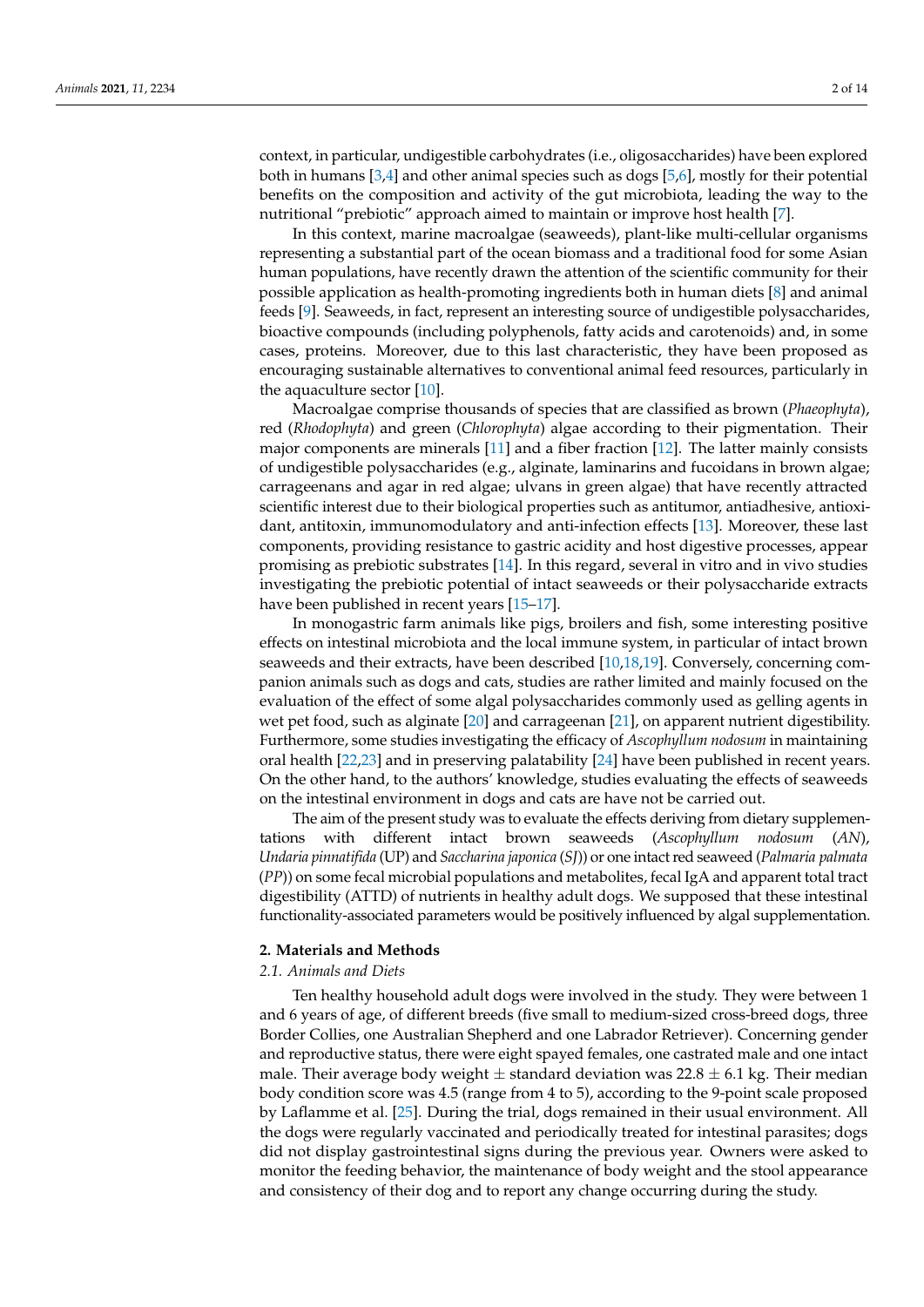One commercial extruded and complete diet formulated for adult dogs (Effeffe Pet Food S.p.A., Padua, Italy), containing dehydrated poultry protein, rice, maize, wheat, animal fats, fish meal, linseed, sunflower oil, dehydrated eggs, sodium, phosphate, potassium chloride and sodium chloride, was used as the control diet (CD) for the study. Four different experimental diets were set up, through the supplementation of the CD with four intact seaweeds products. In particular, it was decided to use three brown seaweeds: AN, UP and SJ, and one red seaweed: PP. In order to remove any contaminants, the algae were washed with tap water and rinsed twice with deionized water. Finally, algae were freeze-dried and ground through a 1 mm screen. The algal supplements were added at a concentration of 15  $g/kg$  of as-is diet. Since the seaweeds were in form of a powder, they were spread over the kibble together with a small amount of water to ensure their adhesion and total consumption. Dogs were fed twice a day. Consequently, the daily dose of supplements was divided and added equally to each of the two planned daily meals. No snack or other food was offered to the dogs during the whole study period. The CD did not include significant amounts of soluble fiber sources. Silica was included at a dose of  $5 g/kg$ as a source of acid-insoluble ash to be used as digestion marker. The dogs' daily ration was set up by considering the energy content of the CD (determined through the modified Atwater conversion factors) and the daily energy requirements, according to the recommendations for the maintenance of adult dogs with a moderate activity level: 120 kcal/kg  $BW^{0.75}$  [\[26\]](#page-11-13). Prior to the beginning of the study, the determination of critical trace elements and potentially dangerous metals was performed to check their concentration in the four intact seaweeds. The chemical analysis of the CD and the algal supplements is reported in Table [1.](#page-3-0)

## *2.2. Experimental Design and Sample Collection*

The feeding trial was planned as a  $5 \times 5$  replicated Latin square design. At the beginning of the study, all dogs were adapted to the basal diet for 30 days. During the crossover study, groups of two dogs received each of the five dietary treatments (CD and the four seaweed-supplemented diets). Each feeding period lasted 28 days, with a 7-day wash-out in between periods during which all dogs received the CD. On days 21 and 28 of each feeding period, a fresh fecal sample was collected within 30 min of defecation and then frozen at −80 ◦C for chemical (dry matter (DM), ammonia, short-chain fatty acids (SCFAs), branched-chain fatty acids (BCFAs) and biogenic amines) and microbiological analyses. A sub-sample of feces collected at both time-points (day 21 and 28) was freeze-dried for IgA measurement. During the last five days of each feeding period (from day 24 to 28), fecal samples were pooled and frozen at −20 ◦C and successively freeze-dried for nutrient analyses and apparent total tract digestibility assessment.

#### *2.3. Chemical Analyses and ATTD Assessment*

The nutrients in the CD, intact seaweeds and freeze-dried fecal samples collected during the last 5 days of each feeding period were quantified according to AOAC International standard methods [\[27\]](#page-11-14) (method 954.01 for crude protein, method 942.05 for crude ash, method 965.17 for phosphorus; only in CD and seaweeds: method 950.46 for water, method 920.39 for ether extract, method 991.43 for total, soluble and insoluble fiber and method 962.09 for crude fiber). Acid-insoluble ash was determined according to Vogtmann et al. [\[28\]](#page-11-15). For the determination of macrominerals Ca, Na, Mg and K and trace elements Zn, Mn, Fe and Cu, ash samples of the CD, algal supplements and freeze-dried feces were analyzed by atomic absorption spectrometry according to an International Standards method (EN ISO 6869:2000) [\[29\]](#page-11-16). Metal and other trace element (Se, As and Sb) assessment in seaweeds was performed through inductively coupled plasma–mass spectrometry (ICP-MS), following the method described by Carpenè et al. [\[30\]](#page-11-17).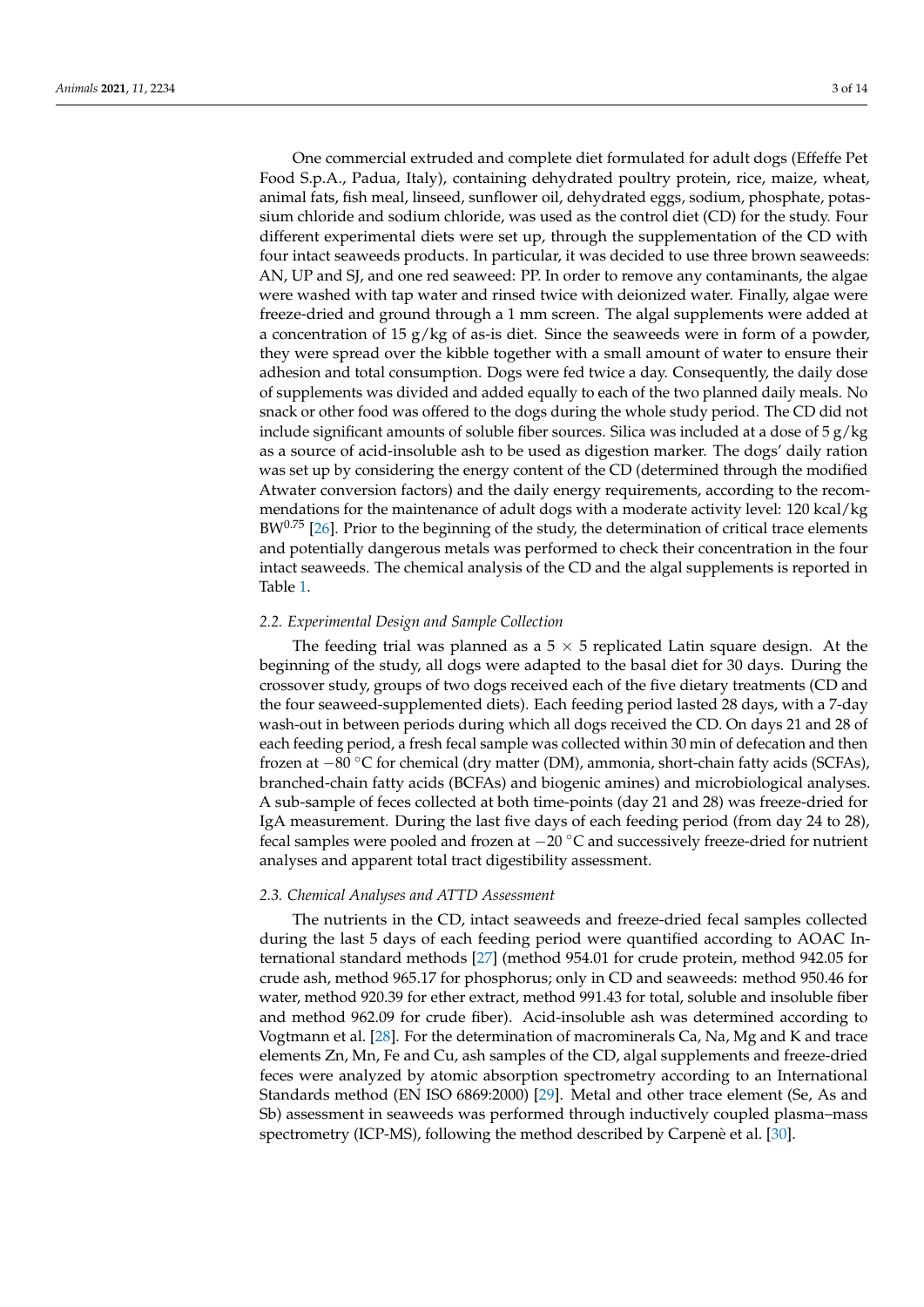|                                 | CD    | Ascophyllum<br>Nodosum | Palmaria<br>Palmata | Undaria<br>Pinnatifida | Saccharina<br>Japonica |
|---------------------------------|-------|------------------------|---------------------|------------------------|------------------------|
| Dry matter $(g/kg)$             | 939   | 910                    | 876                 | 795                    | 831                    |
| On a dry matter basis (g/kg)    |       |                        |                     |                        |                        |
| Crude protein                   | 271   | 51.4                   | 142                 | 126                    | 117                    |
| Ether extract                   | 164   | 33.5                   | 0.77                | 2.65                   | 2.83                   |
| Crude fiber                     | 16.2  | 34.6                   | 25.6                | 42.5                   | 74.7                   |
| Insoluble dietary fiber         | 59.2  | 392.7                  | 180.4               | 275.1                  | 435.5                  |
| Soluble dietary fiber           | 18.2  | 156.4                  | 167.5               | 53.8                   | 115.7                  |
| Total dietary fiber             | 77.4  | 549.1                  | 347.9               | 328.9                  | 551.2                  |
| Crude ash                       | 70.2  | 212                    | 291                 | 385                    | 217                    |
| Acid-insoluble ash              | 5.37  | 2.19                   | 1.09                | 0.49                   | 0.30                   |
| Macrominerals (g/kg)            |       |                        |                     |                        |                        |
| Ca                              | 0.175 | 0.215                  | 0.058               | 0.104                  | 0.169                  |
| $\boldsymbol{P}$                | 0.085 | 0.005                  | 0.019               | 0.032                  | 0.010                  |
| Mg                              | 0.011 | 0.080                  | 0.039               | 0.115                  | 0.088                  |
| Na                              | 0.050 | 0.384                  | 0.292               | 0.760                  | 0.278                  |
| K                               | 0.030 | 0.088                  | 0.470               | 0.386                  | 0.224                  |
| Trace minerals (mg/kg)          |       |                        |                     |                        |                        |
| Zn                              | 166.3 | 46.3                   | 18.1                | 25.7                   | 57.5                   |
| Mn                              | 42.6  | 12.3                   | 58.6                | 5.77                   | 4.68                   |
| Fe                              | 158.5 | 161.1                  | 249.9               | 133.7                  | 54.4                   |
| Cu                              | 12.9  | n.q.                   | n.q.                | n.q.                   | n.q.                   |
| Metals and other trace elements |       |                        |                     |                        |                        |
| (mg/kg)                         |       |                        |                     |                        |                        |
| Pb                              |       | 0.078                  | 1.98                | 0.47                   | 0.23                   |
| Cd                              |       | 0.30                   | 0.05                | 0.22                   | 0.20                   |
| Cr                              |       | 0.61                   | 1.16                | 0.24                   | 0.29                   |
| Hg                              |       | 0.02                   | 0.02                | 0.02                   | 0.03                   |
| As                              |       | 33.8                   | 3.84                | 36.1                   | 24.2                   |
| Al                              |       | 27.0                   | 322                 | 33.1                   | 23.8                   |
| Co                              |       | 0.43                   | 0.30                | 0.18                   | $0.08\,$               |
| Ni                              |       | 1.08                   | 1.96                | 2.03                   | 0.21                   |
| Se                              |       | 0.06                   | 0.18                | 0.21                   | 0.08                   |
| Mo                              |       | 0.84                   | 0.64                | 0.29                   | 0.17                   |
| Ag                              |       | 0.05                   | 0.20                | 0.01                   | 0.01                   |
| Ti                              |       | n.q.                   | 0.01                | n.q.                   | n.q.                   |
| $\mathfrak u$                   |       | 0.62                   | 0.10                | 0.51                   | 0.45                   |
| Sb                              |       | 0.08                   | 0.03                | 0.03                   | 0.03                   |
| V                               |       | 1.25                   | 12.7                | 0.41                   | 2.43                   |

<span id="page-3-0"></span>**Table 1.** Chemical composition of the commercial extruded control diet (CD) and intact seaweeds used as supplements (15  $g/kg$  of as-is diet) during the present study.

n.q.: not quantified.

Apparent total tract DM digestibility of the experimental diets was measured through the following equation:

$$
100 - [(100 \times % \text{ marker in the diet})\text{/% marker in feces}] \tag{1}
$$

Apparent total tract digestibility of each nutrient was established through the following equation:

100 – 
$$
[%
$$
 nutrient in feces × (100 – % DM digestibility)/% nutrient in the diet] (2)

Since the seaweed-based supplements contained a certain amount of nutrients (ash and silica, in particular, and proteins), in order to accurately calculate the ATTD coefficients, the nutrient percentage in the diet was calculated by considering both the contribution of the CD and the seaweed supplements.

Fecal pH was evaluated with a SevenMulti pH meter (Mettler Toledo, Milano, Italy) in diluted fecal samples (1:10 *w*/*v* in distilled water). Ammonia was quantified through a commercial kit (Urea/BUN—Color; BioSystems S.A., Barcelona, Spain). SCFAs and BCFAs were determined using a 2 m glass column (inner diameter, 3 mm) of  $10\%$  SP-1000 +  $1\%$  H<sub>3</sub>PO<sub>4</sub> on 100/120 Chromosorb W AW with nitrogen as the carrier. The chromatograph was a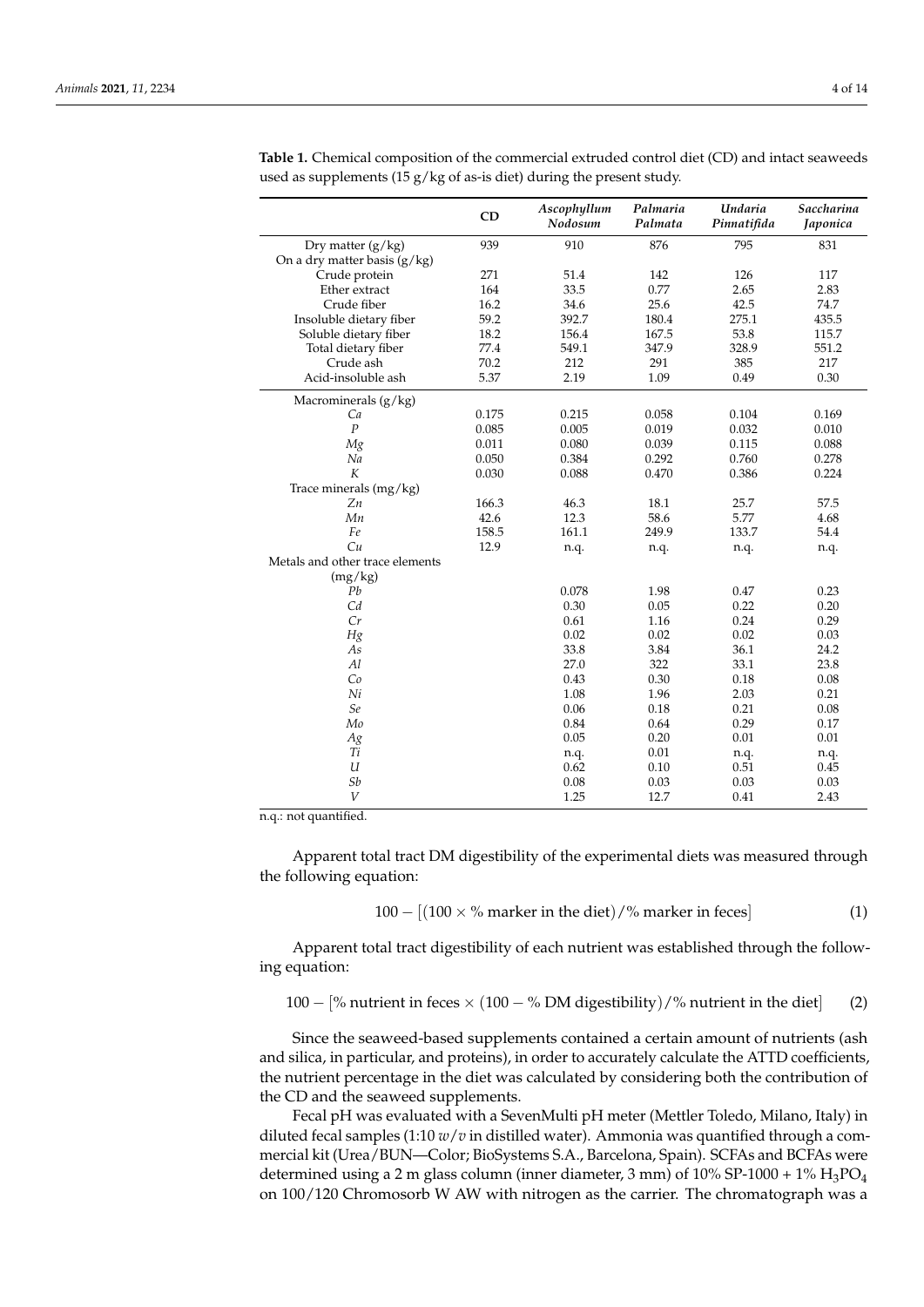Fisons HRGC MEGA 2 series 8560 with a flame ionization detector. Both the injector and detector temperatures were 200 °C, and the oven was 155 °C. 2-ethylbutyric acid was used as the internal standard. For the measurement of biogenic amines, feces were diluted 1:5 *w*/*v* with perchloric acid (0.3 M); biogenic amines were later separated by HPLC and enumerated through fluorimetry, as described by Stefanelli et al. [\[31\]](#page-11-18).

## *2.4. Microbial Analyses*

Bacterial genomic DNA was extracted and isolated from fecal samples (~200 mg) using the Norgen Stool DNA Isolation Kit (Norgen Biotek Corp., Thorold, ON, Canada). Isolated DNA concentration ( $ng/\mu L$ ) and purity were measured using a DeNovix DS-11 spectrophotometer (DeNovix Inc., Wilmington, DE, USA). Template DNA was diluted to 50 ng/µL and stored at −20 ◦C until further analysis. Total bacteria [\[32\]](#page-11-19), *Firmicutes* [\[33\]](#page-11-20), *Bifidobacterium* spp., *Enterococcus* spp. [\[34\]](#page-11-21), *Lactobacillus* spp. [\[35\]](#page-11-22), *Clostridium* cluster I [\[36\]](#page-11-23), *Escherichia coli* [\[37\]](#page-11-24) and *Faecalibacterium prausnitzii* [\[38\]](#page-11-25), were quantified via quantitative polymerase chain reaction (qPCR) using specific primers (Table [2\)](#page-4-0).

| <b>Target Bacterial</b><br>Populations | <b>Primers</b>       | Sequence $(5'-3')$                                           | Reference |
|----------------------------------------|----------------------|--------------------------------------------------------------|-----------|
| Total bacteria                         | UniF<br>UniR         | CCTACGGGAGGCAGCAG<br>ATTACCGCGGCTGCTGG                       |           |
| <b>Firmicutes</b>                      | Firm350f<br>Firm814r | <b>GGCAGCAGTRGGGAATCTTC</b><br><b>ACACYTAGYACTCATCGTTT</b>   | [33]      |
| Bifidobacterium spp.                   | Bif F<br>Bif R       | TCGCGTCYGGTGTGAAAG<br><b>CCACATCCAGCRTCCAC</b>               | [34]      |
| Enterococcus spp.                      | Ent F<br>Ent_R       | CCCTTATTGTTAGTTGCCATCATT<br><b>ACTCGTTGTACTTCCCATTGT</b>     | [34]      |
| Lactobacillus spp.                     | Lac F<br>Lac R       | AGCAGTAGGGAATCTTCCA<br>CACCGCTACACATGGAG                     | [35]      |
| Clostridium cluster I                  | $CloI-F$<br>$CloI-R$ | TACCHRAGGAGGAAGCCAC<br><b>GTTCTTCCTAATCTCTACGCAT</b>         | [36]      |
| Escherichia coli                       | Coli F<br>Coli R     | <b>GTTAATACCTTTGCTCATTGA</b><br><b>ACCAGGGTATCTAATCCTGTT</b> | [37]      |
| Faecalibacterium prausnitzii           | Fprau 07<br>Fprau 02 | <b>CCATGAATTGCCTTCAAAACTGTT</b><br>GAGCCTCAGCGTCAGTTGGT      | [38]      |

<span id="page-4-0"></span>**Table 2.** Primers used for quantitative PCR analysis.

The qPCR assay was performed using a CFX96 Touch thermal cycler (Bio-Rad, Hercules, CA, USA).

Amplification was performed in duplicate for each bacterial group within each sample, while standard curves were run in triplicate.

Briefly, the PCR reaction contained 7.5  $\mu$ L 2× SensiFAST No-ROX PCR MasterMix (Bioline GmbH, Luckenwalde, Germany),  $4.8 \mu$ L of nuclease-free water,  $0.6 \mu$ L of each 10 pmol primer and 1.5  $\mu$ L of template DNA for a final reaction volume of 15  $\mu$ L. The amplification cycle was as follows: initial denaturation at 95 °C for 3 min, 95 °C for 5 s, primer annealing at 55–64 ◦C for 10 s and 72 ◦C for 8 s. The cycle was repeated 40 times. A negative control (without the DNA template) was also run for each primer pair. Standard curves were constructed from eight tenfold dilutions for total bacteria, *Firmicutes*, *bifidobacteria*, *enterococci*, *lactobacilli*, *Clostridium* cluster I, *Escherichia coli* and *Faecalibacterium prausnitzii*. Cycle threshold values were plotted against standard curves for the quantification of the target bacterial DNA. Melting curves were checked after amplification to ensure the single product amplification of a consistent melting temperature.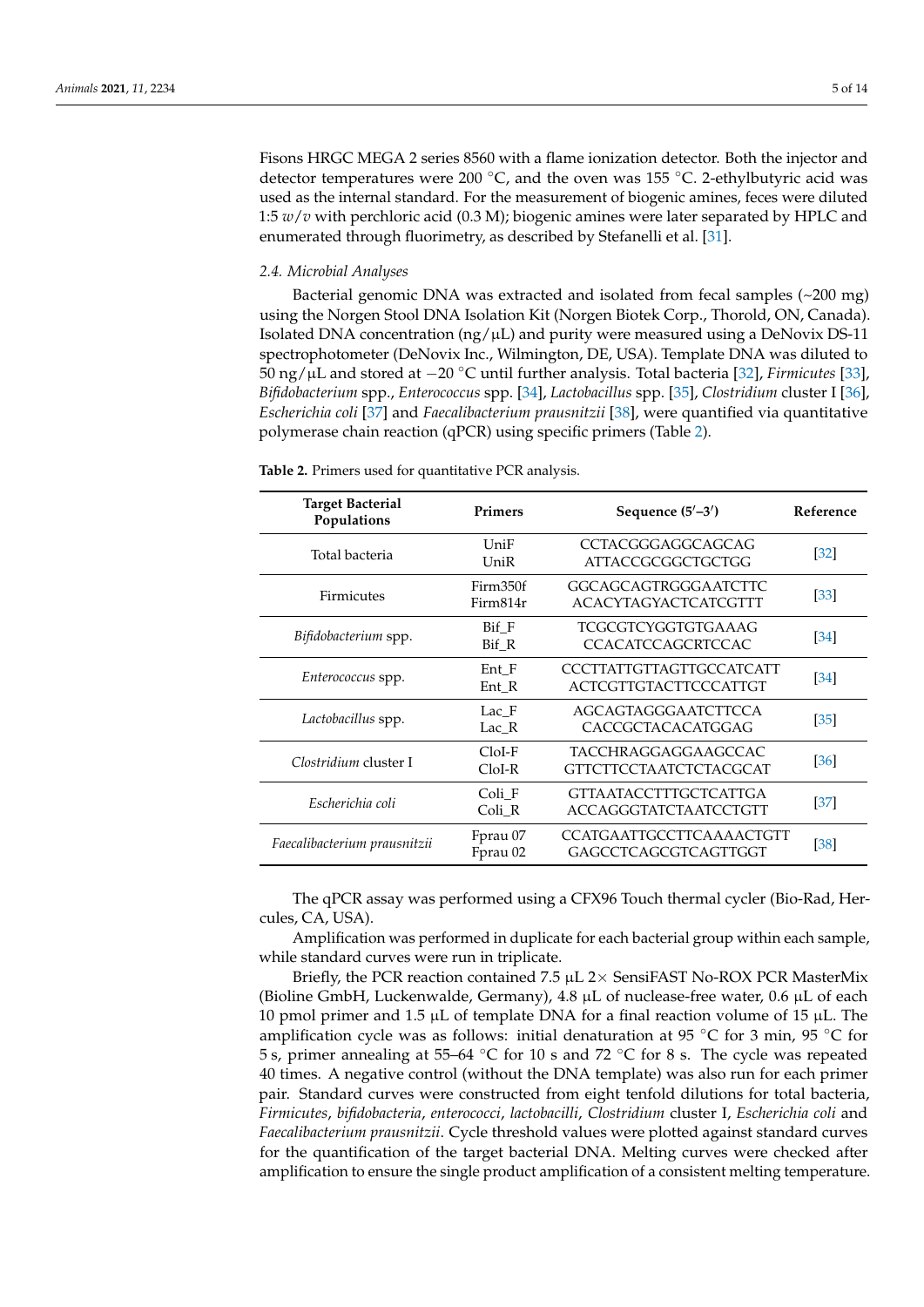## *2.5. Fecal IgA Determination*

The determination of IgA content in lyophilized fecal samples was carried out by using a commercial kit (dog IgA ELISA Quantitation Set, Bethyl Laboratories Inc., Montgomery, TX, USA; assay range: 15.6–1000 ng/mL), following the procedure described by Zannoni et al. [\[39\]](#page-12-0).

## *2.6. Statistical Analyses*

Firstly, for each parameter, data measured after days 21 and 28 of each feeding period were compared by a Student's *t*-test. Since no significant difference was observed, mean values obtained from each dog at 21 and 28 d were considered for statistical analysis. Data were assessed for normality through a D'Agostino and Pearson omnibus normality test. When they were not normally distributed, a logarithmic transformation was applied to normalize the data distribution. Normalized data were analyzed by a general linear model with diet as a fixed effect and animal and period as random effects. The Dunnett test was used as the post-test. When microbiological analysis revealed unquantifiable outcomes, "zero" values were assigned.

Levels of significance and tendency were set at  $p \leq 0.05$  and  $0.05 < p < 0.1$ , respectively. Statistical analyses were performed using Statistica 10.0 software (Stat Soft Italia, Padua, Italy).

## **3. Results**

Dog owners did not report any modification in body weight or fecal appearance and consistency of their animals during the study. All the dogs maintained good health conditions throughout the trial and entirely consumed the assigned daily ration and the algal supplements.

The chemical parameters evaluated in fecal samples did not show any influence by the dietary supplementation with intact seaweeds (Table [3\)](#page-5-0).

<span id="page-5-0"></span>**Table 3.** Fecal dry matter (DM) percentage and concentrations of fecal ammonia, SCFAs, BCFAs (µmol/g fecal DM) and biogenic amines (nmol/g fecal DM) in dogs fed with a control diet supplemented or not with different intact seaweeds.

| <b>Chemical Parameters</b>    | <b>CD</b> | AN   | <b>PP</b> | UP   | SJ   | <i>p</i> -Value | Pooled<br><b>SEM</b> |
|-------------------------------|-----------|------|-----------|------|------|-----------------|----------------------|
| DM                            | 40.6      | 39.6 | 40.2      | 41.2 | 40.1 | 0.984           | 1.5                  |
| Ammonia                       | 71.0      | 71.7 | 76.6      | 72.7 | 79.6 | 0.887           | 6.5                  |
| Acetic acid                   | 125       | 131  | 144       | 129  | 149  | 0.562           | 11.6                 |
| Propionic acid <sup>o</sup>   | 85.9      | 99.3 | 88.1      | 78.4 | 91.3 | 0.738           | 9.5                  |
| $n$ -Butyric acid $\circ$     | 20.7      | 25.1 | 24.6      | 25.1 | 30.5 | 0.271           | 2.9                  |
| Valeric acid <sup>o</sup>     | 0.47      | 0.16 | 1.21      | 0.67 | 0.45 | 0.414           | 0.36                 |
| iso-Butyric acid <sup>o</sup> | 4.21      | 4.27 | 4.62      | 4.66 | 4.75 | 0.958           | 0.45                 |
| iso-Valeric acid °            | 5.70      | 6.33 | 6.22      | 6.41 | 6.54 | 0.968           | 0.69                 |
| Total SCFA                    | 231       | 255  | 257       | 233  | 271  | 0.676           | 21.6                 |
| Total BCFA °                  | 9.91      | 10.6 | 10.8      | 11.1 | 11.3 | 0.974           | 1.13                 |
| $SCFA + BCFA$                 | 242       | 266  | 269       | 244  | 282  | 0.668           | 21.8                 |
| Putrescine <sup>o</sup>       | 3155      | 4398 | 2751      | 3269 | 3554 | 0.634           | 736                  |
| Cadaverine °                  | 1215      | 1423 | 1233      | 1772 | 1481 | 0.971           | 454                  |
| Spermidine <sup>o</sup>       | 1249      | 1049 | 1206      | 1221 | 1256 | 0.832           | 136                  |
| Spermine                      | 700       | 613  | 653       | 592  | 705  | 0.840           | 79.8                 |

Values are the means of 10 dogs per treatment. CD, control diet; AN, control diet supplemented with *Ascophyllum nodosum*; PP, control diet supplemented with *Palmaria palmata*; UP, control diet supplemented with *Undaria pinnatifida*; SJ, control diet supplemented with *Saccharina japonica*. ◦ GLM analysis performed after logarithmic transformation to normalize data.

The microbial populations evaluated in the present study were not significantly affected by treatments (Table [4\)](#page-6-0). Concerning ATTD coefficients, seaweeds did not influence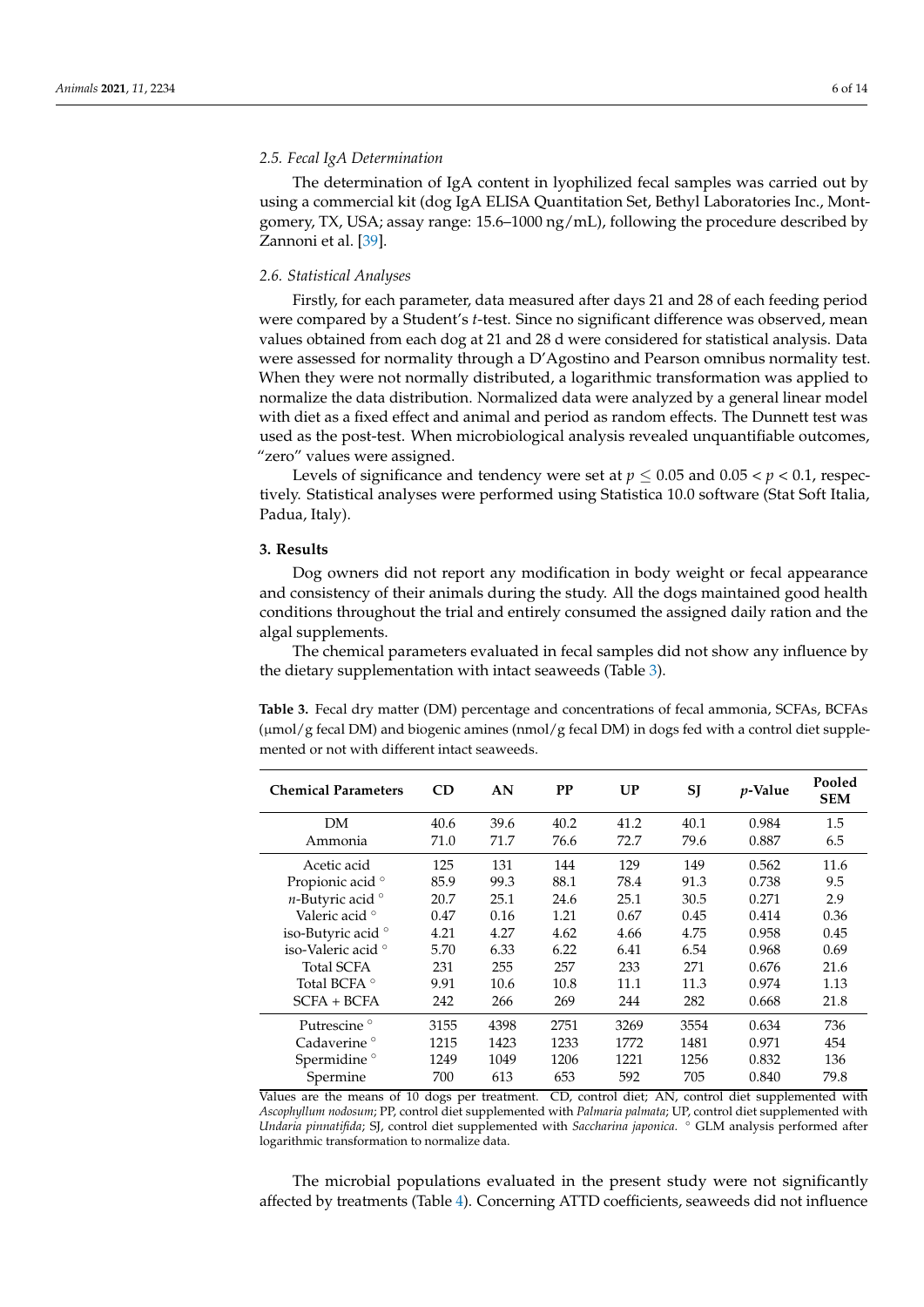the digestibility of the macronutrients and most of the minerals evaluated. Only Ca digestibility showed a tendency to be influenced by algal supplementation  $(p = 0.07)$ . In particular, compared with the CD, ATTD of Ca was improved when dogs received the AN diet (61.8% vs. 40.1%; *p* = 0.03) (Table [5\)](#page-6-1).

<span id="page-6-0"></span>**Table 4.** Microbial analysis (log copies DNA/ng DNA) of feces from dogs fed with a control diet supplemented or not with different intact seaweeds.

| <b>Bacterial Populations</b><br>Item | CD   | AN   | <b>PP</b> | UP   | <b>SI</b> | <i>p</i> -Value | <b>Pooled SEM</b> |
|--------------------------------------|------|------|-----------|------|-----------|-----------------|-------------------|
| Total bacteria                       | 5.92 | 5.91 | 6.16      | 6.29 | 6.18      | 0.614           | 0.17              |
| <b>Firmicutes</b>                    | 2.87 | 2.62 | 2.79      | 2.68 | 3.00      | 0.807           | 0.24              |
| Bifidobacterium spp.                 | 0.30 | 0.26 | 0.19      | 0.44 | 0.46      | 0.852           | 0.18              |
| Lactobacillus spp.                   | n.q. | n.q. | 0.08      | 0.02 | 0.20      | 0.190           | 0.07              |
| Faecalibacterium prausnitzii         | 1.20 | 0.75 | 0.96      | 0.65 | 0.98      | 0.178           | 0.16              |
| Enterococcus spp.                    | 4.01 | 3.91 | 4.13      | 4.60 | 4.44      | 0.308           | 0.23              |
| Clostridium cluster I                | 2.49 | 2.72 | 2.85      | 2.79 | 2.67      | 0.587           | 0.14              |
| E. coli                              | 1.38 | 1.09 | 1.15      | 0.95 | 0.99      | 0.898           | 0.34              |

Values are the means of 10 dogs per treatment. CD, control diet; AN, control diet supplemented with *Ascophyllum nodosum*; PP, control diet supplemented with *Palmaria palmata*; UP, control diet supplemented with *Undaria pinnatifida*; SJ, control diet supplemented with *Saccharina japonica*; n.q., not quantified.

> <span id="page-6-1"></span>**Table 5.** Apparent total tract digestibility coefficients in dogs fed with a control diet supplemented or not with different intact seaweeds.

| <b>Nutrients Item</b> | CD      | AN      | <b>PP</b> | UP   | SJ   | $p$ -Value | Pooled<br><b>SEM</b> |
|-----------------------|---------|---------|-----------|------|------|------------|----------------------|
| Dry matter            | 87.7    | 90.2    | 89.9      | 90.5 | 89.7 | 0.568      | 1.2                  |
| Crude protein         | 88.6    | 91.2    | 91.0      | 91.2 | 90.7 | 0.523      | 1.2                  |
| Crude ash             | 50.1    | 65.2    | 61.5      | 63.9 | 60.5 | 0.218      | 4.6                  |
| Macrominerals         |         |         |           |      |      |            |                      |
| Ca                    | 40.1    | $61.8*$ | 58.3      | 50.3 | 57.1 | 0.073      | 5.32                 |
| P                     | 39.5    | 52.5    | 55.8      | 50.0 | 51.7 | 0.512      | 6.36                 |
| $Mg^{\circ}$          | 41.0    | 42.6    | 30.0      | 31.7 | 38.8 | 0.916      | 10.5                 |
| Na                    | 96.4    | 97.3    | 98.1      | 97.9 | 97.4 | 0.108      | 0.41                 |
| K                     | 95.7    | 95.4    | 94.8      | 94.7 | 95.5 | 0.749      | 0.63                 |
| <i>Trace minerals</i> |         |         |           |      |      |            |                      |
| Zn                    | 16.7    | 39.6    | 35.4      | 32.8 | 35.6 | 0.406      | 8.42                 |
| Mn                    | 12.8    | 34.0    | 33.9      | 25.2 | 30.1 | 0.420      | 8.33                 |
| Fe                    | $-2.41$ | 16.6    | 0.67      | 7.49 | 14.7 | 0.276      | 7.20                 |
| Cu                    | 53.2    | 59.2    | 57.0      | 54.8 | 61.4 | 0.840      | 5.45                 |

Values are the means of 10 dogs per treatment. CD, control diet; AN, control diet supplemented with *Ascophyllum nodosum*; PP, control diet supplemented with *Palmaria palmata*; UP, control diet supplemented with *Undaria pinnatifida*; SJ, control diet supplemented with *Saccharina japonica*. \* Significantly different from CD (*p* < 0.05). ◦ GLM analysis performed after logarithmic transformation to normalize data.

Moreover, the concentration of fecal IgA did not significantly change among dietary treatments (Figure [1\)](#page-7-0).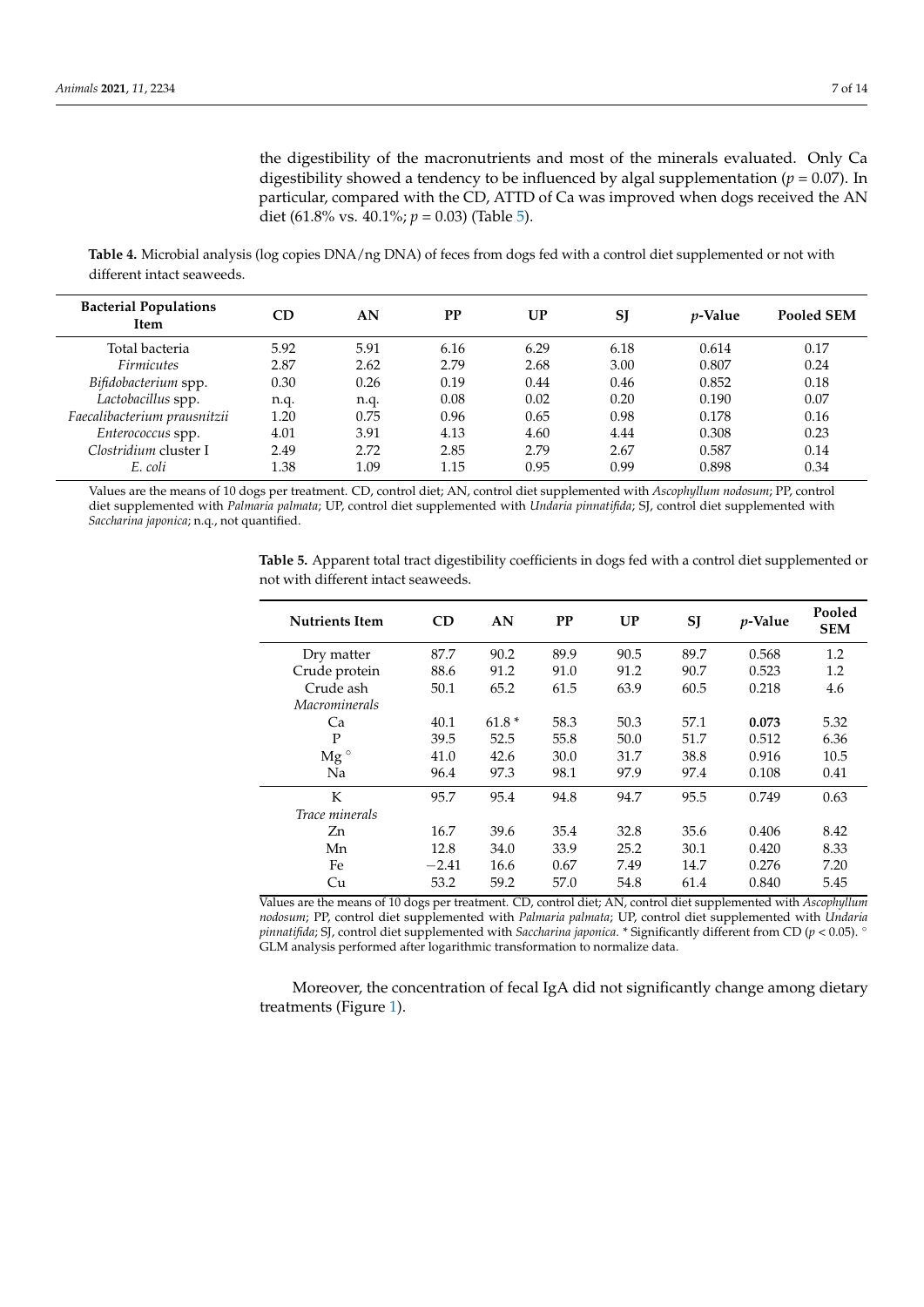<span id="page-7-0"></span>

or not with different intact seaweeds. Values are the means of 10 dogs per treatment. CD, control diet; AN, control diet supplemented with *Ascophyllum nodosum*; PP, control diet supplemented with diet; AN, control diet supplemented with *Ascophyllum nodosum*; PP, control diet supplemented Palmaria palmata; UP, control diet supplemented with *Undaria pinnatifida*; SJ, control diet supplemented<br>ideologi with *Saccharina japonica*. **Figure 1.** Fecal IgA concentrations (mg/g fecal DM) in dogs fed with a control diet supplemented

#### **4. Discussion**

The purpose of this study was to investigate the effect of dietary supplementations with intact seaweed-based products on the gastrointestinal environment of adult dogs through the determination of ATTD, fecal IgA and selected fecal bacterial populations through the determination of ATTD, fecal IgA and selected fecal backerial populations and selected fecal backerial populations and  $\frac{1}{2}$ 

In general, the results revealed a negligible influence exerted by the selected seaweeds on canine fecal microbiota. In particular, the lack of significant effects on bacterial metabolites such as SCFAs, BCFAs and biogenic amines reflected the absence of modulation in the microbial populations evaluated in fecal samples.

Differently from the present study, several literature reviews, describing the results of both in vitro and in vivo studies, have recently emphasized interesting prebiotic effects deriving from dietary supplementation with intact seaweeds (such as *Saccharina*, *Laminaria*, *Ascophyllum* and *Undaria* spp.) or their major undigestible polysaccharide components (namely, alginate, fucoidan and laminarin extracted from brown algae) [\[12](#page-11-0)[,16](#page-11-26)[–18\]](#page-11-5).

Recently, a growing interest in the potential application of marine macroalgae or their extracts in farm animal nutrition has been observed. In pigs, for example, brown algae are considered promising dietary supplements (and safe alternatives to antibiotic growth promoters), able to exert prebiotic and immunomodulatory effects on the intestinal environment [\[19,](#page-11-6)[40\]](#page-12-1). In fact, differently from the present study, previous investigations in weaning or weaned piglets fed seaweed extracts such as laminarins  $(0.3 \text{ g/kg})$  and fucoidans (0.24 g/kg) from the brown algae AN and *Laminaria* spp. have shown positive changes in the intestinal microbiota, such as increased *Lactobacillus* and *Bifidobacterium* spp., decreased *Enterobacteria*, higher concentration of SCFAs, acidification of the pH and/or a reduction in ammonia in the hindgut [\[10\]](#page-10-9). Moreover, laminarin-rich extracts deriving from AN and *Laminaria hyperborean* have shown interesting antimicrobial activity against *E. coli*, *Salmonella typhimurium*, *Staphylococcus aureus* and *Listeria monocytogenes* [\[41\]](#page-12-2). Likewise, a study by Patra et al. [\[42\]](#page-12-3) described interesting antibacterial properties exerted by an essential oil extracted from UP on pathogenic *Salmonella typhimurium* and *Staphylcoccus aureus* bacterial strains.

Additionally, concerning red seaweeds, both as whole biomass or polysaccharide extracts (i.e., carrageenans and agarans), interesting prebiotic effects on gut microbiota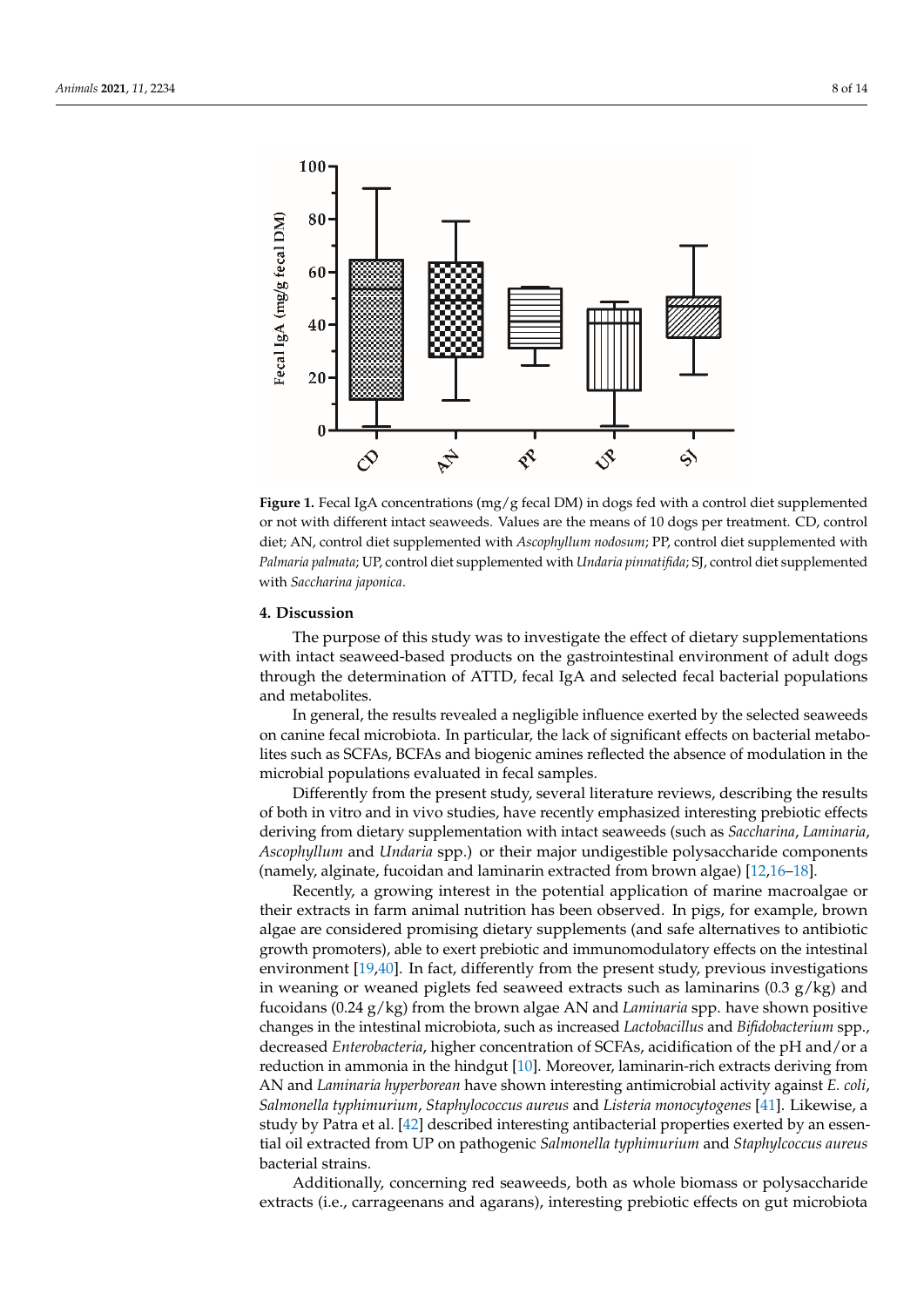have been reported [\[43,](#page-12-4)[44\]](#page-12-5). In vitro, dietary fibers extracted from PP (mainly constituted by xylans) have been shown to stimulate microbial fermentation, enhancing SCFA production [\[45\]](#page-12-6). In broiler chickens, the consumption of PP at dietary doses of 18, 24 and 30 g/kg positively influenced the presence of beneficial intestinal bacteria (in particular, lactobacilli and bifidobacteria) and decreased the number of undesirable microbes like *Cl. perfringens* [\[46\]](#page-12-7). Similarly, feed supplementation with other red seaweeds, *Condrus crispus* and *Sarcodiotheca gaudichaudii* (at doses of 5–10 and 20 g/kg of diet), positively affected the intestinal environment of layers hens, as higher concentrations of SCFAs and a higher abundance of *Bifidobacterium longum* and *Streptococcus salivarius* together with a reduction in *C. perfringens* was observed [\[47\]](#page-12-8). Nevertheless, other studies investigating the effects of polysaccharide extract [\[48\]](#page-12-9) or intact seaweeds such as *A. nodosum* at dietary doses up to 10 g/kg [\[49\]](#page-12-10) in pigs failed to demonstrate clear effects on intestinal microbiota, similarly to the present trial.

As previously pointed out by other authors, the inconsistent results from studies on monogastric farm animals receiving seaweeds as "whole products" could be attributable to the different chemical composition of this type of supplements. In particular, their polysaccharide content can greatly differ in relation to algal species and environmental factors (not only season and temperature, but also harvest time and geographical location) [\[10](#page-10-9)[,50\]](#page-12-11). In brown algae, the total polysaccharide content has been estimated within a wide range between 10% and 75% and in red algae between 10% and 59% [\[15\]](#page-11-3). The nutritional content of the algal supplements used in the present study (including the concentration of minerals and fibrous fractions) results in agreement with the values reported in the literature [\[10](#page-10-9)[,19\]](#page-11-6). In this regard, the absence of effects observed in the dogs is difficult to explain. It could be hypothesized that, considering the absence of significant potential prebiotic ingredients in the CD, the amount of undigestible polysaccharides derived from seaweed supplementation reaching the canine hindgut was too small to exert evident modulation on the fecal parameters investigated here in this species.

Moreover, it must be underlined that in the present investigation only few of the main key taxa of the canine microbiome have been evaluated. This might represent a limitation for the study since possible changes in other bacteria could not have been detected.

In general, for ethical reasons, according to the current European legislation, feces represent the only analyzable type of sample in studies investigating the gastrointestinal tract of companion animals. Actually, fecal composition is not fully representative of the gut environment [\[51\]](#page-12-12), even though this material necessarily contains bacteria and compounds derived from the intestinal tract. In particular, microbial fermentation occurring in the ileum of dogs may not affect colonic and fecal microbiota [\[52\]](#page-12-13). This aspect could at least partially explain the lack of effects from algal supplementation observed in the present study. Furthermore, the differences in terms of age, body size and living environment between the dogs might also have contributed to the outcome of this investigation. On the other hand, prebiotic effects from dietary algal substrates have been mostly described by studies carried out with more standardized and conventional "experimental" animals such as pigs and chickens [\[10](#page-10-9)[,19\]](#page-11-6), where digesta sampling from the ileum or colon is allowed by current legislation.

In this study, fecal IgA analysis revealed no effect in dogs when they received the supplemented diets. Secretory IgA is the most important humoral immune factor in the intestinal tract and represents the expression of the mucosal immune response [\[53\]](#page-12-14), limiting, in particular, the access of commensal and potentially pathogenic bacteria to the intestinal epithelial surface and neutralizing bacterial toxins [\[54\]](#page-12-15). Intestinal IgA has been described to be involved in gut homeostasis maintenance [\[55\]](#page-12-16) and gut microbiota have been shown to influence its production [\[56,](#page-12-17)[57\]](#page-12-18). Consequently, higher fecal IgA after a prebiotic supplementation may be interpreted as an enhancement effect of beneficial bacteria and their products on the intestinal immune system [\[58\]](#page-12-19). Accordingly, previous studies investigating prebiotics [\[59\]](#page-12-20) and probiotics [\[60\]](#page-12-21) in dogs showed an improvement of intestinal IgA excretion, although the literature offers conflicting results in this regard [\[61–](#page-12-22)[63\]](#page-13-0). In the present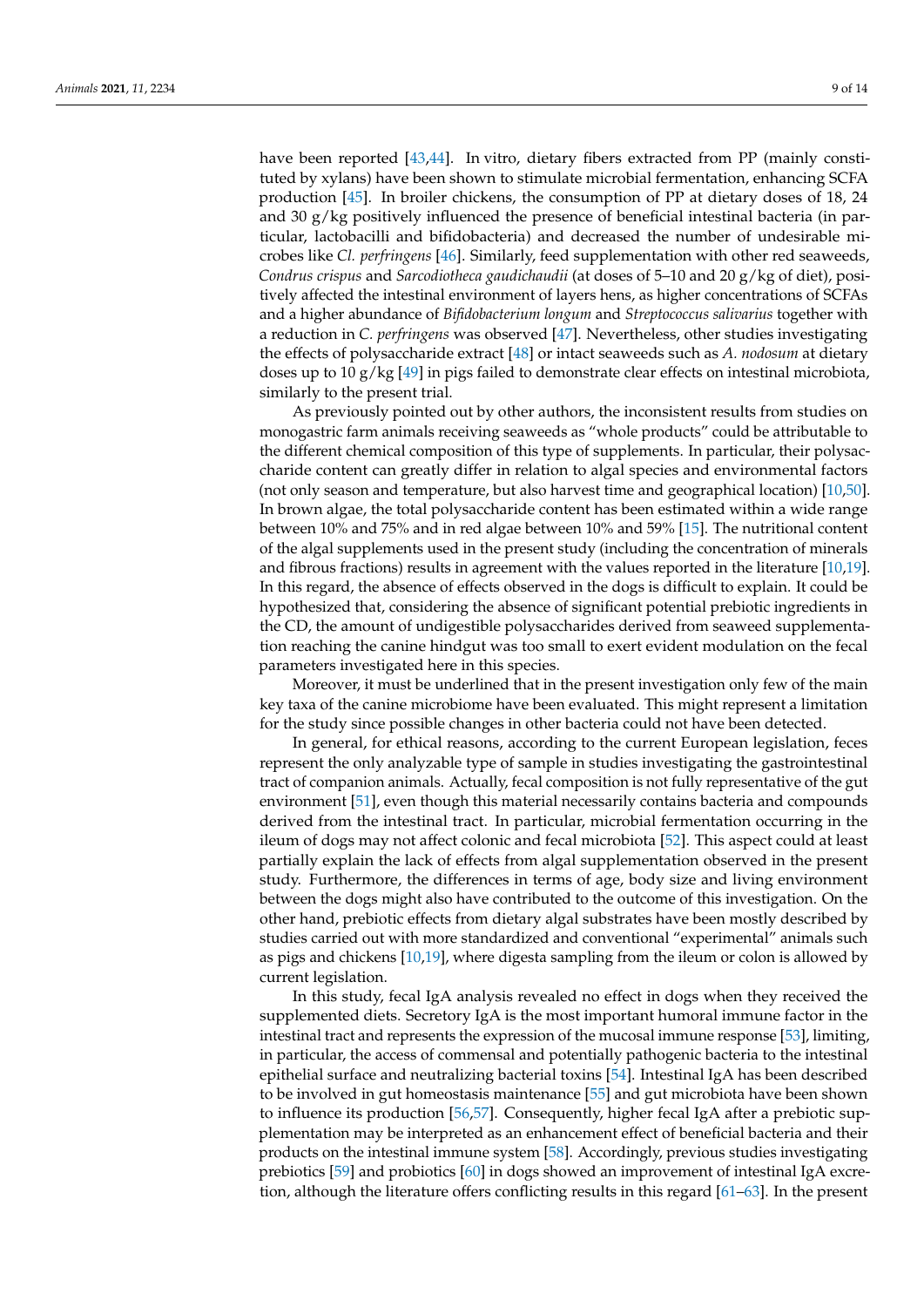study, an increase in fecal IgA would have been explained as an expression of immune stimulatory activity exerted by seaweed supplementation, similar to previous studies in other animal species, albeit other immunological parameters such as tumor necrosis factor or interleukins have been investigated more often in this context [\[18,](#page-11-5)[43\]](#page-12-4). Interestingly, a study by Karimi [\[46\]](#page-12-7) highlighted that the inclusion of intact PP in broilers' diets (at a dose of 18 g/kg) improved the secretion of IgA together with the best growth performance and taller villus height.

It is important to emphasize that algal polysaccharides (glycans) have differences in their structure in comparison to homologous terrestrial compounds [\[14\]](#page-11-2). Even though the catabolism of these complex molecules might potentially favor a prebiotic effect in the gut environment, it has been pointed out that the intestinal microbiota must necessarily express specific enzymes to use these marine substrates as a carbon source for bacterial fermentation [\[64\]](#page-13-1). Interestingly, in humans, the ability to express this particular enzymatic activity has been demonstrated to be a consequence of horizontal gene transfer from the marine environment, in particular, through the frequent consumption of seaweeds in the diet [\[65\]](#page-13-2). In this regard, scientific research has described important geographical differences in terms of the presence and activity of algal polysaccharide-degrading microbial enzymes. Consequently, not all human gut microbiomes have the same competencies in this regard [\[8\]](#page-10-7) and in terrestrial domestic animals such as dogs and cats, no information is available.

The algal supplementations investigated in the present study did not influence nutrient ATTD. Only Ca digestibility displayed a tendency to be influenced by seaweeds (without reaching statistical significance), with an improvement of this last parameter when dogs received the AN diet.

Better nutrient digestibility has been associated with a beneficial influence on the gut environment from seaweed consumption. In fact, a positive modulation of intestinal microbiota exerted by these marine substrates, favoring an improvement of the production of trophic metabolites such as SCFAs (*n*-butyrate, in primis) could promote a better absorptive capacity of the intestinal epithelium [\[66\]](#page-13-3).

Previous studies evaluating the effects of algal supplementations on ATTD in pigs have reported conflicting evidence [\[18\]](#page-11-5). Similar to our results, the ingestion of dried intact AN supplements failed to show an influence on diet digestibility both in weaned piglets [\[67\]](#page-13-4) and adult pigs [\[68\]](#page-13-5) (dietary doses of 10–20 and 2.5 g/kg, respectively). Differently, several trials have described an improvement of apparent digestibility of nutrients such as proteins, fat, minerals, neutral detergent fiber and organic and dry matter in piglets receiving dietary supplementations with variable doses of brown seaweed extracts, mainly laminarins (0.11– 0.3 g/kg), fucoidans (0.09–0.24 g/kg) and their combination [\[19\]](#page-11-6).

Presumably, the lack of effect on ATTD shown by the present trial could be partially attributable to the relatively low dietary dose of intact seaweeds provided to dogs, as the majority of their daily diet consisted of the same control basal diet (CD) during all five experimental periods. Nevertheless, it must be emphasized that the lack of influence on ATTD could be considered positively since the algal supplementations tested in the present study did not affect the relatively high digestibility of the basal diet.

## **5. Conclusions**

The present study showed that the ingestion of intact seaweeds at a dose of 15 g/kg of diet was well tolerated by the dogs and it did not alter nutrient ATTD. On the other hand, it failed to exhibit noticeable effects on fecal microbiota and immunological parameters such as fecal IgA.

Despite the scientific evidence supporting a promising role for seaweeds and their extracts as "health-promoting ingredients" in farm animals, there is a limited understanding of the effective ability of canine gut microbiota to ferment algal polysaccharides since, to the authors' knowledge, this research represents the first investigation on the effects of algal supplements on the intestinal ecosystem of the dog.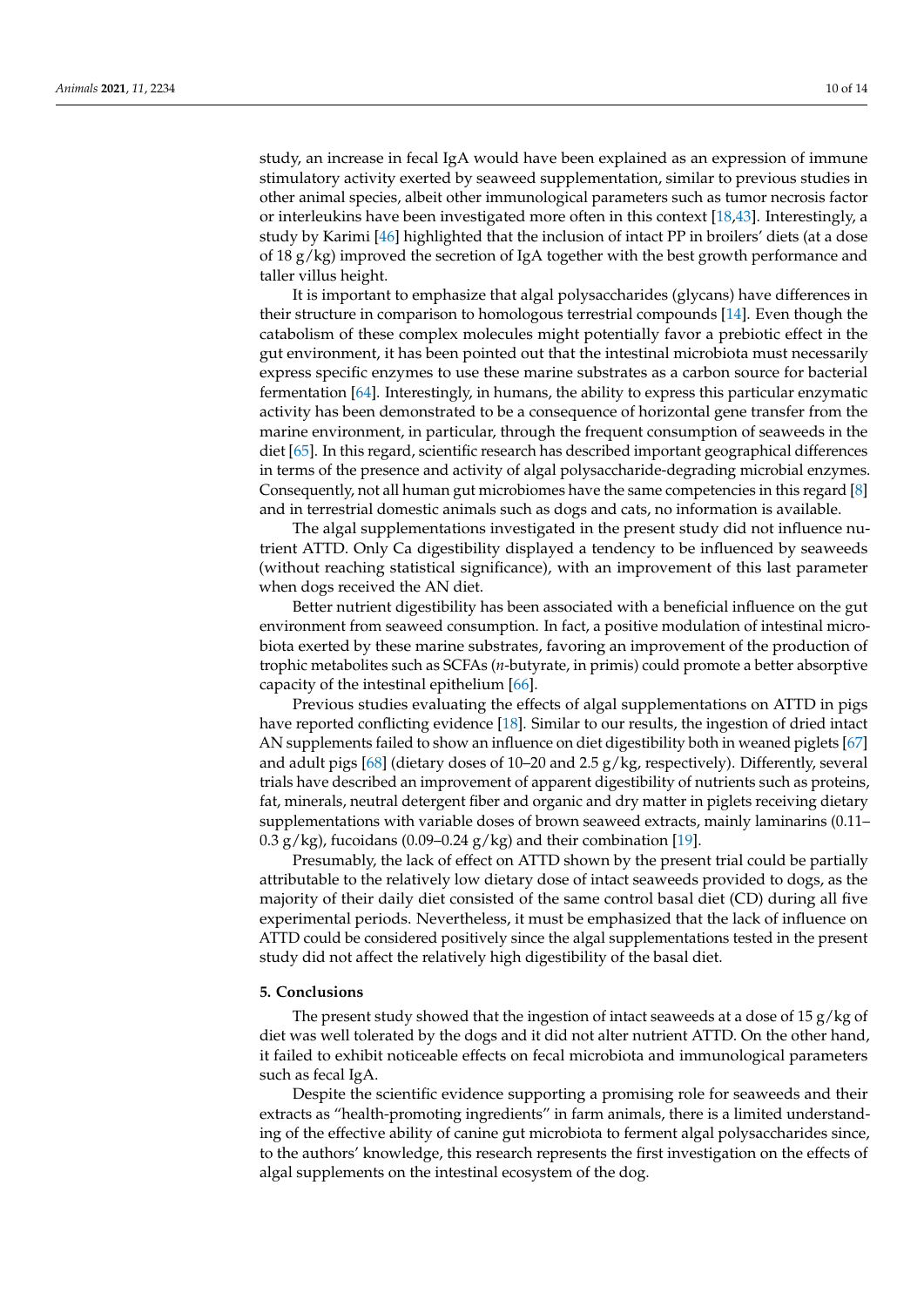Since it has been pointed out that intestinal microbiota must necessarily express specific enzymes to use algal polysaccharides as a carbon source for bacterial fermentation [\[64\]](#page-13-1) and only a regular seaweed consumption could promote a selective pressure on the intestinal microbiota, favoring algal polysaccharide-fermenting bacteria [\[69\]](#page-13-6), in companion animals such as dogs, for which dietary supplementation with marine vegetables is unusual, the usefulness of seaweed-based ingredients might appear questionable. Moreover, the ability of seaweed to concentrate heavy metals from seawater potentially represents a serious constraint to their consumption. The modest results observed during the present study might suggest the inability of canine intestinal bacteria to utilize the polysaccharides contained in algal supplements, even though it must be stressed that the microbial analysis applied here did not provide an in-depth investigation of the canine fecal microbiome. Certainly, more comprehensive studies are required to investigate the utilization of higher doses of intact seaweeds or their undigestible polysaccharide extracts in pet nutrition.

**Author Contributions:** Conceptualization, C.P. and G.B.; methodology, C.P., C.G.V. and G.B.; formal analysis, C.P., C.G.V., A.Z. and C.S.; data curation, C.P.; writing—original draft preparation, M.G.; writing—review and editing, C.P., C.G.V., M.G. and G.B.; supervision, G.B. All authors have read and agreed to the published version of the manuscript.

**Funding:** This research received no external funding.

**Institutional Review Board Statement:** The study was carried out according to the Italian legislation implementing the European Council Directive 2010/63 on the protection of animals used for scientific purposes. The experimental protocol was reviewed and approved by the Institutional Ethics Committee on Animal Experimentation of the University of Bologna (protocol ID 899, date of approval: 26 June 2019). Informed consent was obtained from all dog owners prior to the beginning of the study.

**Informed Consent Statement:** Informed consent was obtained from all dog-owners involved in the study.

**Data Availability Statement:** Data supporting the findings of this study are available from the corresponding author on request.

**Acknowledgments:** The authors acknowledge Maddalena Zini and Silvia Marchetti for technical assistance.

**Conflicts of Interest:** The authors declare no conflict of interest.

## **References**

- <span id="page-10-0"></span>1. Tuddenham, S.; Sears, C.L. The intestinal microbiome and health. *Curr. Opin. Infect. Dis.* **2015**, *28*, 464–470. [\[CrossRef\]](http://doi.org/10.1097/QCO.0000000000000196) [\[PubMed\]](http://www.ncbi.nlm.nih.gov/pubmed/26237547)
- <span id="page-10-1"></span>2. Zhang, N.; Ju, Z.; Zuo, T. Time for food: The impact of diet on gut microbiota and human health. *Nutrition* **2018**, *51*, 80–85. [\[CrossRef\]](http://doi.org/10.1016/j.nut.2017.12.005) [\[PubMed\]](http://www.ncbi.nlm.nih.gov/pubmed/29621737)
- <span id="page-10-2"></span>3. Deehan, E.C.; Duar, R.M.; Armet, A.M.; Perez-Muñoz, M.E.; Jin, M.; Walter, J. Modulation of the Gastrointestinal Microbiome with Nondigestible Fermentable Carbohydrates to Improve Human Health. *Microbiol. Spectr.* **2017**, *5*, 5. [\[CrossRef\]](http://doi.org/10.1128/microbiolspec.BAD-0019-2017) [\[PubMed\]](http://www.ncbi.nlm.nih.gov/pubmed/28936943)
- <span id="page-10-3"></span>4. Davani-Davari, D.; Negahdaripour, M.; Karimzadeh, I.; Seifan, M.; Mohkam, M.; Masoumi, S.J.; Berenjian, A.; Ghasemi, Y. Prebiotics: Definition, Types, Sources, Mechanisms, and Clinical Applications. *Foods* **2019**, *8*, 92. [\[CrossRef\]](http://doi.org/10.3390/foods8030092)
- <span id="page-10-4"></span>5. Pinna, C.; Biagi, G. The Utilisation of Prebiotics and Synbiotics in Dogs. *It. J. Anim. Sci.* **2014**, *13*, 169–178. [\[CrossRef\]](http://doi.org/10.4081/ijas.2014.3107)
- <span id="page-10-5"></span>6. Redfern, A.; Suchodolski, J.; Jergens, A. Role of the gastrointestinal microbiota in small animal health and disease. *Vet. Rec.* **2017**, *181*, 370. [\[CrossRef\]](http://doi.org/10.1136/vr.103826)
- <span id="page-10-6"></span>7. Gibson, G.R.; Hutkins, R.; Sanders, M.E.; Prescott, S.L.; Reimer, R.A.; Salminen, S.J.; Scott, K.; Stanton, C.; Swanson, K.S.; Cani, P.D.; et al. Expert consensus document: The International Scientific Association for Probiotics and Prebiotics (ISAPP) consensus statement on the definition and scope of prebiotics. *Rev. Gastroenterol. Hepatol.* **2017**, *14*, 491–502. [\[CrossRef\]](http://doi.org/10.1038/nrgastro.2017.75)
- <span id="page-10-7"></span>8. Wells, M.L.; Potin, P.; Craigie, J.S.; Raven, J.A.; Merchant, S.S.; Helliwell, K.E.; Smith, A.G.; Camire, M.E.; Brawley, S.H. Algae as nutritional and functional food sources: Revisiting our understanding. *J. Appl. Phycol.* **2017**, *29*, 949–982. [\[CrossRef\]](http://doi.org/10.1007/s10811-016-0974-5)
- <span id="page-10-8"></span>9. Makkar, H.P.S.; Tran, G.; Heuzé, V.; Giger-Reverdin, S.; Lessire, M.; Lebas, F.; Ankers, P. Seaweeds for livestock diets: A review. *Anim. Feed Sci. Technol.* **2016**, *212*, 1–17. [\[CrossRef\]](http://doi.org/10.1016/j.anifeedsci.2015.09.018)
- <span id="page-10-9"></span>10. Øverland, M.; Mydland, L.T.; Skrede, A. Marine macroalgae as sources of protein and bioactive compounds in feed for monogastric animals. *J. Sci. Food Agric.* **2019**, *99*, 13–24. [\[CrossRef\]](http://doi.org/10.1002/jsfa.9143)
- <span id="page-10-10"></span>11. Cabrita, A.R.J.; Maia, M.R.G.; Oliveira, H.M.; Sousa-Pinto, I.; Almeida, A.A.; Pinto, E.; Fonseca, A.J.M. Tracing seaweeds as mineral sources for farm-animals. *J. Appl. Phycol.* **2016**, *28*, 3135–3150. [\[CrossRef\]](http://doi.org/10.1007/s10811-016-0839-y)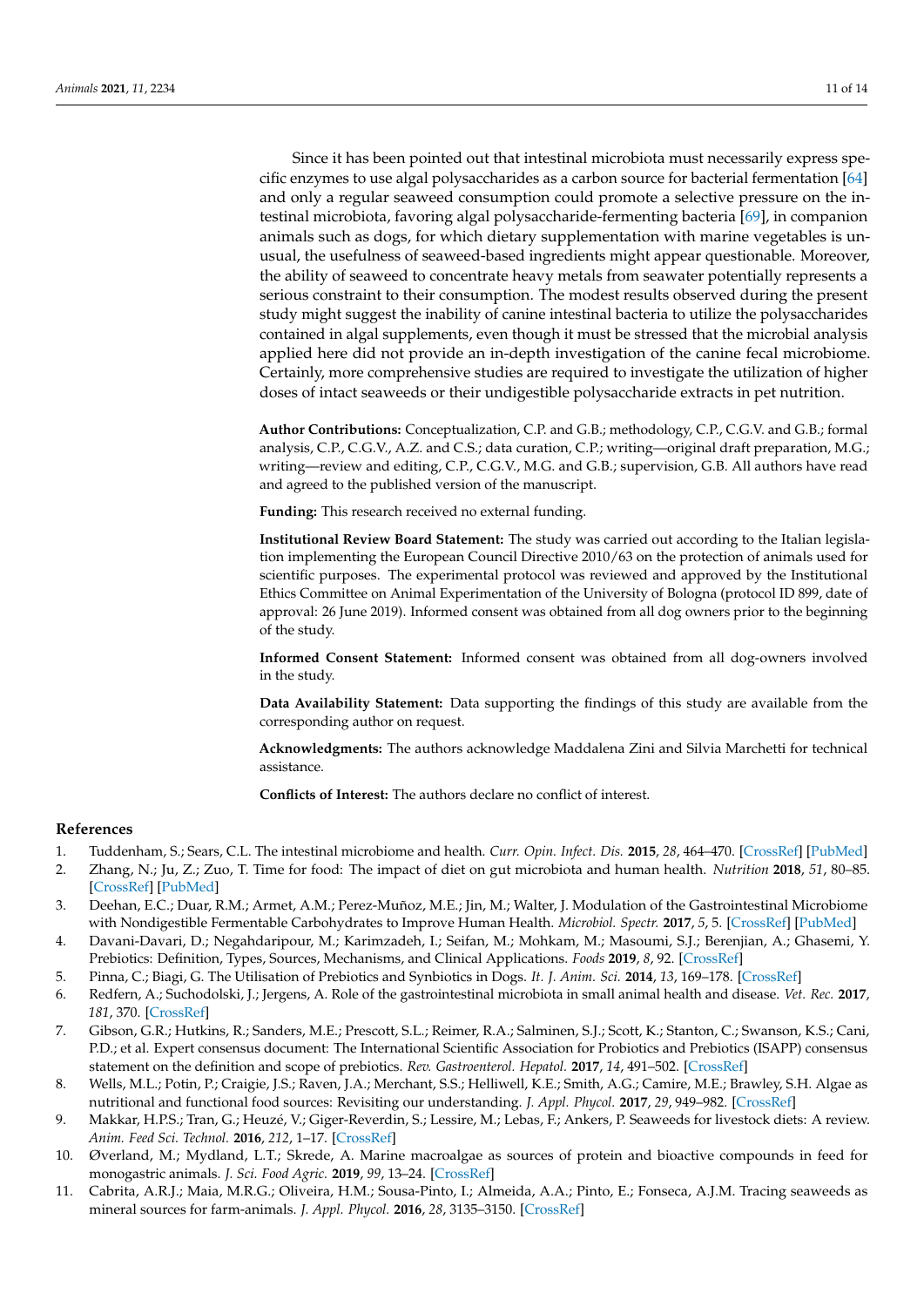- <span id="page-11-0"></span>12. de Jesus Raposo, M.F.; de Morais, A.M.; de Morais, R.M. Emergent Sources of Prebiotics: Seaweeds and Microalgae. *Mar. Drugs* **2016**, *14*, 27. [\[CrossRef\]](http://doi.org/10.3390/md14020027)
- <span id="page-11-1"></span>13. Xu, S.Y.; Huang, X.; Cheong, K.L. Recent Advances in Marine Algae Polysaccharides: Isolation, Structure, and Activities. *Mar. Drugs* **2017**, *15*, 388. [\[CrossRef\]](http://doi.org/10.3390/md15120388) [\[PubMed\]](http://www.ncbi.nlm.nih.gov/pubmed/29236064)
- <span id="page-11-2"></span>14. O'Sullivan, L.; Murphy, B.; McLoughlin, P.; Duggan, P.; Lawlor, P.G.; Hughes, H.; Gardiner, G.E. Prebiotics from marine macroalgae for human and animal health applications. *Mar. Drugs* **2010**, *8*, 2038–2064. [\[CrossRef\]](http://doi.org/10.3390/md8072038) [\[PubMed\]](http://www.ncbi.nlm.nih.gov/pubmed/20714423)
- <span id="page-11-3"></span>15. Sardari, R.R.R.; Nordberg Karlsson, E. Marine Poly- and Oligosaccharides as Prebiotics. *J. Agric. Food Chem.* **2018**, *66*, 11544–11549. [\[CrossRef\]](http://doi.org/10.1021/acs.jafc.8b04418)
- <span id="page-11-26"></span>16. Cherry, P.; Yadav, S.; Strain, C.R.; Allsopp, P.J.; McSorley, E.M.; Ross, R.P.; Stanton, C. Prebiotics from Seaweeds: An Ocean of Opportunity? *Mar. Drugs* **2019**, *17*, 327. [\[CrossRef\]](http://doi.org/10.3390/md17060327)
- <span id="page-11-4"></span>17. Gotteland, M.; Riveros, K.; Gasaly, N.; Carcamo, C.; Magne, F.; Liabeuf, G.; Beattie, A.; Rosenfeld, S. The Pros and Cons of Using Algal Polysaccharides as Prebiotics. *Front. Nutr.* **2020**, *7*, 163. [\[CrossRef\]](http://doi.org/10.3389/fnut.2020.00163)
- <span id="page-11-5"></span>18. Okolie, C.L.; Rajendran, S.R.C.K.; Udenigwe, C.C.; Aryee, A.N.A.; Mason, B. Prospects of brown seaweed polysaccharides (BSP) as prebiotics and potential immunomodulators. *J. Food Biochem.* **2017**, *41*, e12392. [\[CrossRef\]](http://doi.org/10.1111/jfbc.12392)
- <span id="page-11-6"></span>19. Corino, C.; Modina, S.C.; Di Giancamillo, A.; Chiapparini, S.; Rossi, R. Seaweeds in Pig Nutrition. *Animals* **2019**, *9*, 1126. [\[CrossRef\]](http://doi.org/10.3390/ani9121126)
- <span id="page-11-7"></span>20. Murray, S.M.; Patil, A.R.; Fahey, G.C., Jr.; Merchen, N.R.; Wolf, B.W.; Lai, C.S.; Garleb, K.A. Apparent digestibility and glycaemic responses to an experimental induced viscosity dietary fibre incorporated into an enteral formula fed to dogs cannulated in the ileum. *Food Chem. Toxicol.* **1999**, *37*, 47–56. [\[CrossRef\]](http://doi.org/10.1016/S0278-6915(98)00097-0)
- <span id="page-11-8"></span>21. Zentek, J.; Kaufmann, D.; Pietrzak, T. Digestibility and effects on fecal quality of mixed diets with various hydrocolloid and water contents in three breeds of dogs. *J. Nutr.* **2002**, *132*, 1679S–1681S. [\[CrossRef\]](http://doi.org/10.1093/jn/132.6.1679S)
- <span id="page-11-9"></span>22. Gawor, J.; Jodkowska, K.; Jank, M. Effects of an *Ascophyllum nodosum* formulation on oral health index in dogs and cats. *Weter. Prakt.* **2013**, *10*, 74–79.
- <span id="page-11-10"></span>23. Gawor, J.; Jank, M.; Jodkowska, K.; Klim, E.; Svensonn, U.K. Effects of edible treats containing *Ascophyllum nodosum* on the oral health of dogs: A double-blind, randomized, placebo-controlled single-center study. *Front. Vet. Sci.* **2018**, *5*, 168. [\[CrossRef\]](http://doi.org/10.3389/fvets.2018.00168)
- <span id="page-11-11"></span>24. Isidori, M.; Rueca, F.; Trabalza-Marinucci, M. Palatability of extruded dog diets supplemented with *Ascophyllum nodosum* L. (Fucaceae, Phaeophyceae). *J. Appl. Phycol.* **2019**, *31*, 3275–3281. [\[CrossRef\]](http://doi.org/10.1007/s10811-019-01799-5)
- <span id="page-11-12"></span>25. Laflamme, D. Development and validation of a body condition score system for dogs. *Can. Pract.* **1997**, *22*, 10–15.
- <span id="page-11-13"></span>26. FEDIAF (European Pet Food Industry Federation). Nutritional Guidelines for Complete and Complementary Pet Food for Cats and Dogs. September 2020. Available online: [https://fediaf.org/images/FEDIAF\\_Nutritional\\_Guidelines\\_2020\\_20200917.pdf](https://fediaf.org/images/FEDIAF_Nutritional_Guidelines_2020_20200917.pdf) (accessed on 7 January 2021).
- <span id="page-11-14"></span>27. AOAC (Association of Official Analytical Chemists). *Official Methods of Analysis*, 17th ed.; AOAC: Washington, DC, USA, 2000.
- <span id="page-11-15"></span>28. Vogtmann, H.P.; Frirter, P.; Prabuck, A.L. A new method of determining metabolizability of energy and digestibility of fatty acids in broiler diets. *Br. Poult. Sci.* **1975**, *16*, 531–534. [\[CrossRef\]](http://doi.org/10.1080/00071667508416222) [\[PubMed\]](http://www.ncbi.nlm.nih.gov/pubmed/1156932)
- <span id="page-11-16"></span>29. International Organization for Standardization. EN ISO 6869:2000. In *Animal Feeding Stuffs. Determination of the Contents of Calcium, Copper, Iron, Magnesium, Manganese, Potassium, Sodium and Zinc—Method Using Atomic Absorption Spectrometry*; ISO: Geneva, Switzerland, 2020. Available online: <https://www.iso.org/obp/ui/#iso:std:iso:6869:ed-1:v1:en> (accessed on 4 December 2020).
- <span id="page-11-17"></span>30. Carpenè, E.; Andreani, G.; Ferlizza, E.; Menotta, S.; Fedrizzi, G.; Isani, G. Trace Elements in Home-Processed Food Obtained from Unconventional Animals. *Life* **2020**, *10*, 75. [\[CrossRef\]](http://doi.org/10.3390/life10050075)
- <span id="page-11-18"></span>31. Stefanelli, C.; Carati, D.; Rossoni, C. Separation of N1- and N8-acetylspermidine isomers by reversed-phase column liquid chromatography after derivatization with dansyl chloride. *J. Chromatogr.* **1986**, *375*, 49–55. [\[CrossRef\]](http://doi.org/10.1016/S0378-4347(00)83690-7)
- <span id="page-11-19"></span>32. Muyzer, G.; de Waal, E.C.; Uitterlinden, A.G. Profiling of complex microbial populations by denaturing gradient gel electrophoresis analysis of polymerase chain reaction-amplified genes coding for 16S rRNA. *Appl. Environ. Microbiol.* **1993**, *59*, 695–700. [\[CrossRef\]](http://doi.org/10.1128/aem.59.3.695-700.1993)
- <span id="page-11-20"></span>33. Mühling, M.; Woolven-Allen, J.; Murrell, J.C.; Joint, I. Improved group-specific PCR primers for denaturing gradient gel electrophoresis analysis of the genetic diversity of complex microbial communities. *ISME J.* **2008**, *2*, 379–392. [\[CrossRef\]](http://doi.org/10.1038/ismej.2007.97)
- <span id="page-11-21"></span>34. Rinttila, T.; Kassinen, A.; Malinen, E.; Krogius, L.; Palva, A. Development of an extensive set of 16S rDNAtargeted primers for quantification of pathogenic and indigenous bacteria in faecal samples by real-time PCR. *J. Appl. Microbiol.* **2004**, *97*, 1166–1177. [\[CrossRef\]](http://doi.org/10.1111/j.1365-2672.2004.02409.x) [\[PubMed\]](http://www.ncbi.nlm.nih.gov/pubmed/15546407)
- <span id="page-11-22"></span>35. Malinen, E.; Rinttila, T.; Kajander, K.; Matto, J.; Kassinen, A.; Krogius, L.; Saarela, M.; Korpela, R.; Palva, A. Analysis of the fecal microbiota of irritable bowel syndrome patients and healthy controls with real-time PCR. *Am. J. Gastroenterol.* **2005**, *100*, 373–382. [\[CrossRef\]](http://doi.org/10.1111/j.1572-0241.2005.40312.x)
- <span id="page-11-23"></span>36. Song, Y.; Liu, C.; Finegold, S.M. Real-time PCR quantitation of clostridia in feces of autistic children. *Appl. Environ. Microbiol.* **2004**, *70*, 6459–6465. [\[CrossRef\]](http://doi.org/10.1128/AEM.70.11.6459-6465.2004) [\[PubMed\]](http://www.ncbi.nlm.nih.gov/pubmed/15528506)
- <span id="page-11-24"></span>37. Malinen, E. Comparison of real-time PCR with SYBR Green I or 5'-nuclease assays and dot-blot hybridization with rDNA-targeted oligonucleotide probes in quantification of selected faecal bacteria. *Microbiology* **2003**, *149*, 269–277. [\[CrossRef\]](http://doi.org/10.1099/mic.0.25975-0)
- <span id="page-11-25"></span>38. Sokol, H.; Seksik, P.; Furet, J.P.; Firmesse, O.; Nion-Larmurier, I.; Beaugerie, L.; Cosnes, J.; Corthier, G.; Marteau, P.; Doré, J. Low counts of Faecalibacterium prausnitzii in colitis microbiota. *Inflamm. Bowel Dis.* **2009**, *15*, 1183–1189. [\[CrossRef\]](http://doi.org/10.1002/ibd.20903)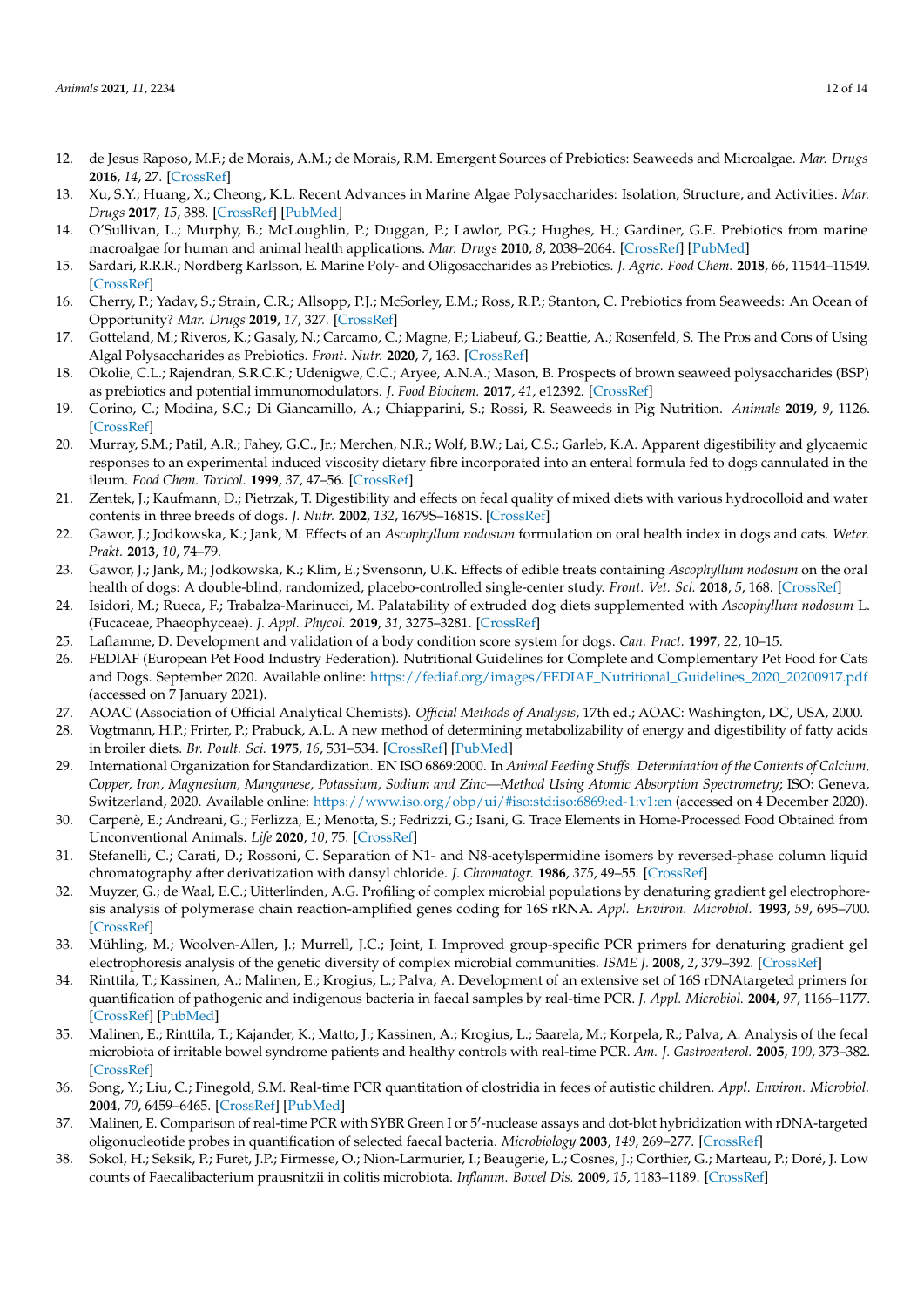- <span id="page-12-0"></span>39. Zannoni, A.; Pietra, M.; Gaspardo, A.; Accorsi, P.A.; Barone, M.; Turroni, S.; Laghi, L.; Zhu, C.; Brigidi, P.; Forni, M. Non-invasive Assessment of Fecal Stress Biomarkers in Hunting Dogs during Exercise and at Rest. *Front. Vet. Sci.* **2020**, *7*, 126. [\[CrossRef\]](http://doi.org/10.3389/fvets.2020.00126) [\[PubMed\]](http://www.ncbi.nlm.nih.gov/pubmed/32373631)
- <span id="page-12-1"></span>40. Rattigan, R.; Sweeney, T.; Maher, S.; Thornton, K.; Rajauria, G.; O'Doherty, J.V. Laminarin-rich extract improves growth performance, small intestinal morphology, gene expression of nutrient transporters and the large intestinal microbial composition of piglets during the critical post-weaning period. *Br. J. Nutr.* **2020**, *123*, 255–263. [\[CrossRef\]](http://doi.org/10.1017/S0007114519002678) [\[PubMed\]](http://www.ncbi.nlm.nih.gov/pubmed/31640819)
- <span id="page-12-2"></span>41. Kadam, S.U.; O'Donnell, C.P.; Rai, D.K.; Hossain, M.B.; Burgess, C.M.; Walsh, D.; Tiwari, B.K. Laminarin from Irish Brown Seaweeds Ascophyllum nodosum and Laminaria hyperborea: Ultrasound Assisted Extraction, Characterization and Bioactivity. *Mar. Drugs* **2015**, *13*, 4270–4280. [\[CrossRef\]](http://doi.org/10.3390/md13074270)
- <span id="page-12-3"></span>42. Patra, J.K.; Lee, S.; Park, J.G.; Baek, K. Antioxidant and antibacterial properties of essential oil extracted from an edible seaweed Undaria pinnatifida. *J. Food Biochem.* **2017**, *41*, e12278. [\[CrossRef\]](http://doi.org/10.1111/jfbc.12278)
- <span id="page-12-4"></span>43. Cian, R.E.; Drago, S.R.; De Medina, F.S.; Martínez-Augustin, O. Proteins and Carbohydrates from Red Seaweeds: Evidence for Beneficial Effects on Gut Function and Microbiota. *Mar. Drugs* **2015**, *13*, 5358–5383. [\[CrossRef\]](http://doi.org/10.3390/md13085358)
- <span id="page-12-5"></span>44. Tanna, B.; Mishra, A. Nutraceutical Potential of Seaweed Polysaccharides: Structure, Bioactivity, Safety, and Toxicity. *Compr. Rev. Food Sci. Food Saf.* **2019**, *18*, 817–831. [\[CrossRef\]](http://doi.org/10.1111/1541-4337.12441) [\[PubMed\]](http://www.ncbi.nlm.nih.gov/pubmed/33336929)
- <span id="page-12-6"></span>45. Lahaye, M.; Michel, C.; Barry, J.L. Chemical, physicochemical and in-vitro fermentation characteristics of dietary fibres from *Palmaria palmata* (L.) Kuntze. *Food Chem.* **1993**, *47*, 29–36. [\[CrossRef\]](http://doi.org/10.1016/0308-8146(93)90298-T)
- <span id="page-12-7"></span>46. Karimi, S.H. Effects of Red Seaweed (*Palmaria palmata*) Supplemented Diets Fed to Broiler Chickens Raised under Normal or Stressed Conditions. Master's Thesis, Dalhousie University, Halifax, NS, Canada, September 2015.
- <span id="page-12-8"></span>47. Kulshreshtha, G.; Rathgeber, B.; Stratton, G.; Thomas, N.; Evans, F.; Critchley, A.; Hafting, J.; Prithiviraj, B. Feed supplementation with red seaweeds, Chondrus crispus and Sarcodiotheca gaudichaudii, affects performance, egg quality, and gut microbiota of layer hens. *Poult. Sci.* **2014**, *93*, 2991–3001. [\[CrossRef\]](http://doi.org/10.3382/ps.2014-04200)
- <span id="page-12-9"></span>48. Heim, G.; Walsh, A.M.; Sweeney, T.; Doyle, D.N.; O'Shea, C.J.; Ryan, M.T.; O'Doherty, J.V. Effect of Seaweed-Derived Laminarin and Fucoidan and Zinc Oxide on Gut Morphology, Nutrient Transporters, Nutrient Digestibility, Growth Performance and Selected Microbial Populations in Weaned Pigs. *Br. J. Nutr.* **2014**, *111*, 1577–1585. [\[CrossRef\]](http://doi.org/10.1017/S0007114513004224) [\[PubMed\]](http://www.ncbi.nlm.nih.gov/pubmed/24502994)
- <span id="page-12-10"></span>49. Michiels, J.; Skrivanova, E.; Missotten, J.; Ovyn, A.; Mrazek, J.; De Smet, S.; Dierick, N. Intact brown seaweed (*Ascophyllum nodosum*) in diets of weaned piglets: Effects on performance, gut bacteria and morphology and plasma oxidative status. *J. Anim. Physiol. Anim. Nutr.* **2012**, *96*, 1101–1111. [\[CrossRef\]](http://doi.org/10.1111/j.1439-0396.2011.01227.x)
- <span id="page-12-11"></span>50. Circuncisão, A.R.; Catarino, M.D.; Cardoso, S.M.; Silva, A.M.S. Minerals from Macroalgae Origin: Health Benefits and Risks for Consumers. *Mar. Drugs* **2018**, *16*, 400. [\[CrossRef\]](http://doi.org/10.3390/md16110400)
- <span id="page-12-12"></span>51. Sartor, R.B. Gut microbiota: Optimal sampling of the intestinal microbiota for research. *Nat. Rev. Gastroenterol. Hepatol.* **2015**, *12*, 253–254. [\[CrossRef\]](http://doi.org/10.1038/nrgastro.2015.46)
- <span id="page-12-13"></span>52. Swanson, K.S.; Grieshop, C.M.; Flickinger, E.A.; Healy, H.P.; Dawson, K.A.; Merchen, N.R.; Fahey, G.C., Jr. Effects of Supplemental Fructooligosaccharides Plus Mannanoligosaccharides on Immune Function and Ileal and Fecal Microbial Populations in Adult Dogs. *Arch. Tierernahr.* **2002**, *56*, 309–318. [\[CrossRef\]](http://doi.org/10.1080/00039420214344)
- <span id="page-12-14"></span>53. Kraehenbuhl, J.P.; Neutra, M.R. Molecular and cellular basis of immune protection of mucosal surfaces. *Physiol. Rev.* **1992**, *72*, 853–879. [\[CrossRef\]](http://doi.org/10.1152/physrev.1992.72.4.853)
- <span id="page-12-15"></span>54. Fagarasan, S. Evolution, development, mechanism and function of IgA in the gut. *Curr. Opin. Immunol.* **2008**, *20*, 170–177. [\[CrossRef\]](http://doi.org/10.1016/j.coi.2008.04.002)
- <span id="page-12-16"></span>55. Sutherland, D.B.; Suzuki, K.; Fagarasan, S. Fostering of advanced mutualism with gut microbiota by Immunoglobulin A. *Immunol. Rev.* **2016**, *270*, 20–31. [\[CrossRef\]](http://doi.org/10.1111/imr.12384)
- <span id="page-12-17"></span>56. Frei, R.; Akdis, M.; O'Mahony, L. Prebiotics, probiotics, synbiotics, and the immune system: Experimental data and clinical evidence. *Curr. Opin. Gastroenterol.* **2015**, *31*, 153–158. [\[CrossRef\]](http://doi.org/10.1097/MOG.0000000000000151) [\[PubMed\]](http://www.ncbi.nlm.nih.gov/pubmed/25594887)
- <span id="page-12-18"></span>57. Yang, C.; Mogno, I.; Contijoch, E.J.; Borgerding, J.N.; Aggarwala, V.; Li, Z.; Siu, S.; Grasset, E.K.; Helmus, D.S.; Dubinsky, M.C.; et al. Fecal IgA Levels Are Determined by Strain-Level Differences in Bacteroides ovatus and Are Modifiable by Gut Microbiota Manipulation. *Cell Host Microbe* **2020**, *27*, 467–475.e6. [\[CrossRef\]](http://doi.org/10.1016/j.chom.2020.01.016) [\[PubMed\]](http://www.ncbi.nlm.nih.gov/pubmed/32075742)
- <span id="page-12-19"></span>58. Lomax, A.R.; Calder, P.C. Prebiotics, immune function, infection and inflammation: A review of the evidence. *Br. J. Nutr.* **2009**, *101*, 633–658. [\[CrossRef\]](http://doi.org/10.1017/S0007114508055608) [\[PubMed\]](http://www.ncbi.nlm.nih.gov/pubmed/18814803)
- <span id="page-12-20"></span>59. Swanson, K.S.; Grieshop, C.M.; Flickinger, E.A.; Bauer, L.L.; Healy, H.P.; Dawson, K.A.; Merchen, N.R.; Fahey, G.C., Jr. Supplemental fructooligosaccharides and mannanoligosaccharides influence immune function, ileal and total tract nutrient digestibilities, microbial populations and concentrations of protein catabolites in the large bowel of dogs. *J. Nutr.* **2002**, *132*, 980–989. [\[CrossRef\]](http://doi.org/10.1093/jn/132.5.980) [\[PubMed\]](http://www.ncbi.nlm.nih.gov/pubmed/11983825)
- <span id="page-12-21"></span>60. Benyacoub, J.; Czarnecki-Maulden, G.L.; Cavadini, C.; Sauthier, T.; Anderson, R.E.; Schiffrin, E.J.; von der Weid, T. Supplementation of food with Enterococcus faecium (SF68) stimulates immune functions in young dogs. *J. Nutr.* **2003**, *133*, 1158–1162. [\[CrossRef\]](http://doi.org/10.1093/jn/133.4.1158) [\[PubMed\]](http://www.ncbi.nlm.nih.gov/pubmed/12672936)
- <span id="page-12-22"></span>61. Verlinden, A.; Hesta, M.; Hermans, J.M.; Janssens, G.P. The effects of inulin supplementation of diets with or without hydrolysed protein sources on digestibility, faecal characteristics, haematology and immunoglobulins in dogs. *Br. J. Nutr.* **2006**, *96*, 936–944. [\[CrossRef\]](http://doi.org/10.1017/BJN20061912)